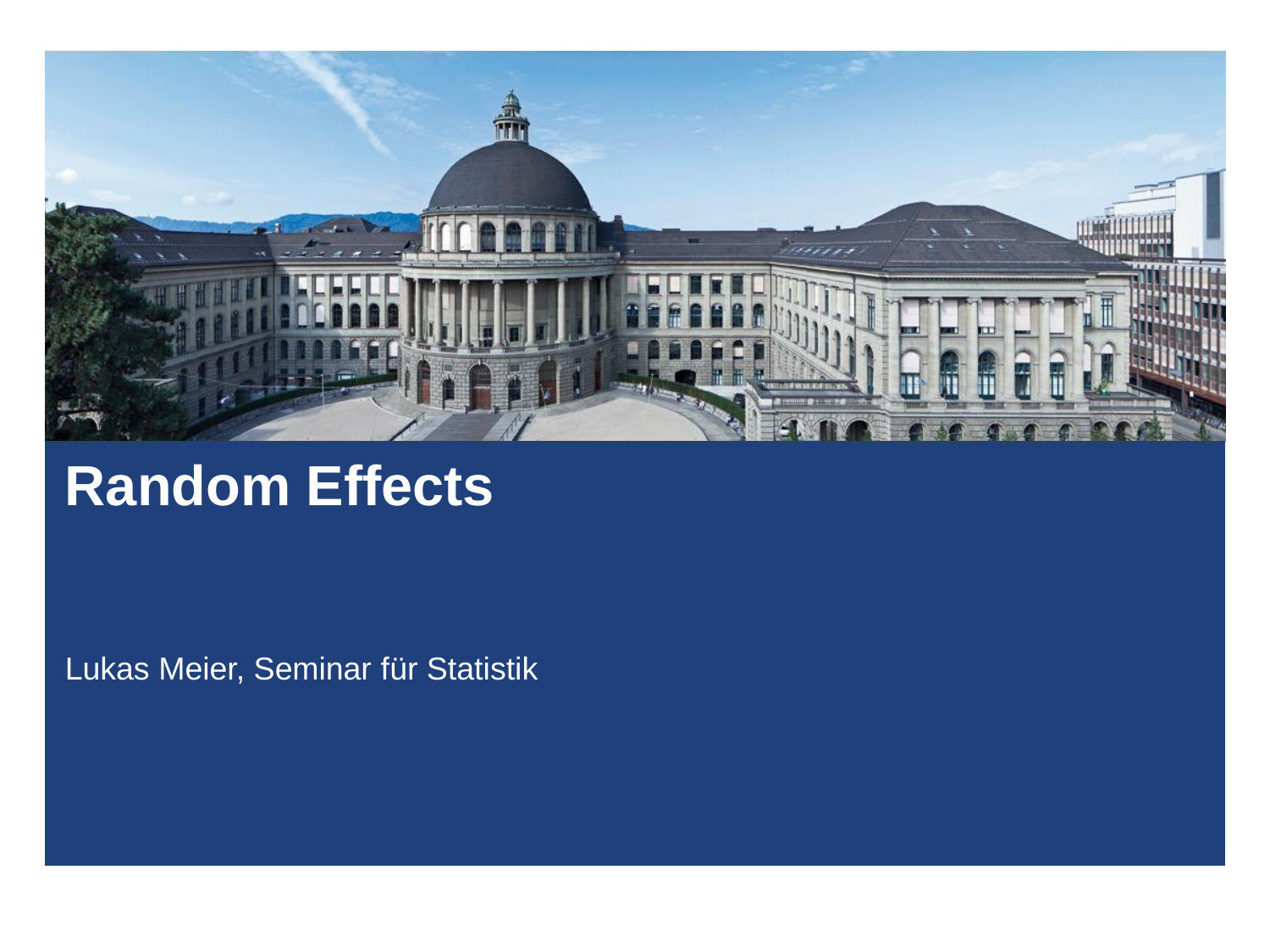# **New Philosophy…**

- Up to now: treatment effects were fi**xed, unknown parameters** that we were trying to **estimate.**
- Such models are also called **fixed effects models**.
- **Now: Consider the situation where treatments are random samples** from a **large population** of potential treatments.



- Example: Effect of machine operators that were randomly selected from a large pool of operators.
- In this setup, treatment effects are **random variables** and therefore called **random effects**. The corresponding model will be a **random effects model**.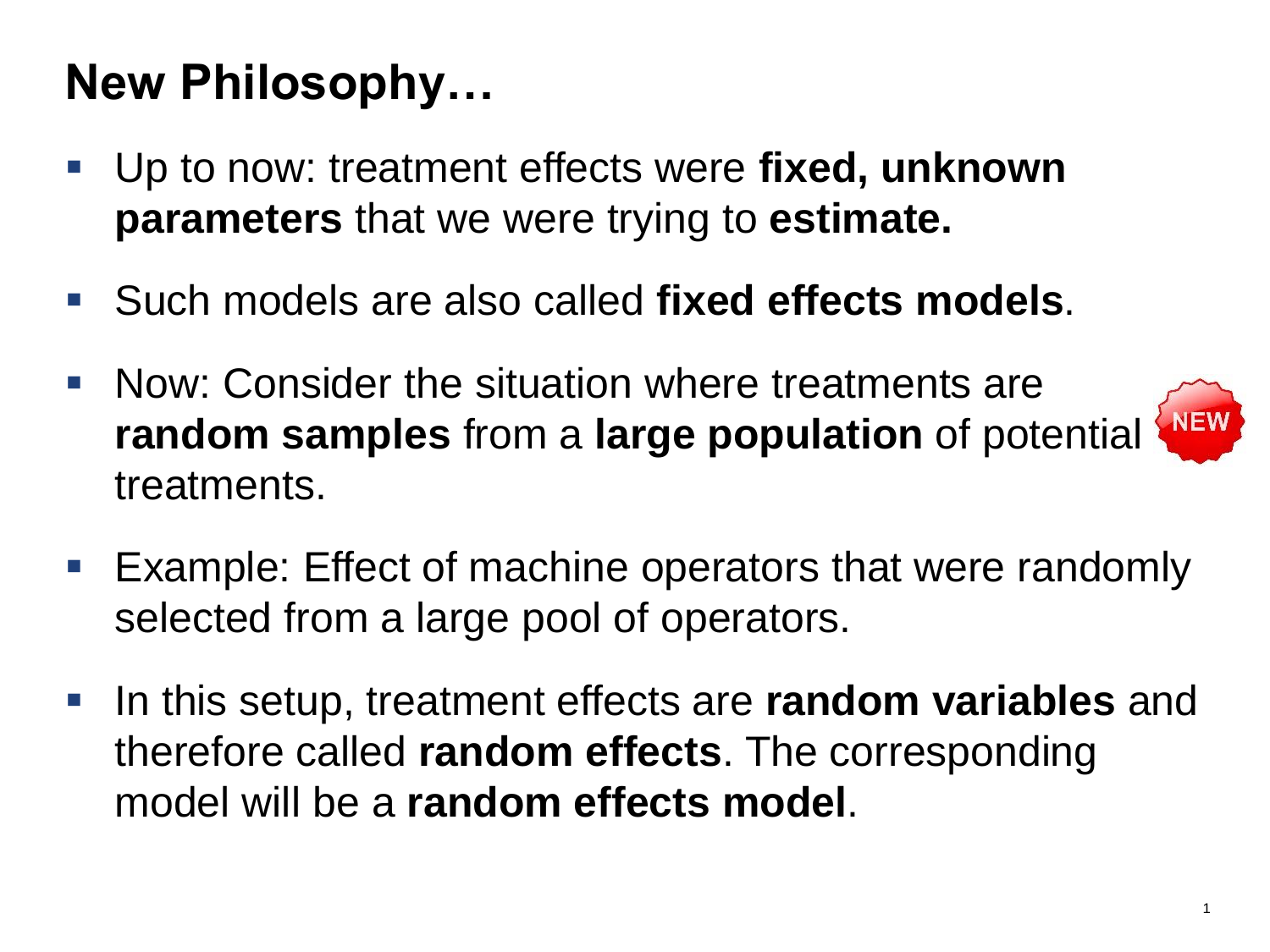# **New Philosophy…**

■ Why would we be interested in a random effects situation?



- It is a useful way of thinking if we want to make a statement (conclusion) about the **population of all treatments**.
- **IF In the operator example we shift the focus away from the individual operators** (treatments) to the **population of all operators** (treatments).
- Typically, we are interested in the **variance** of the treatment population.
- E.g., what is the variation from operator to operator?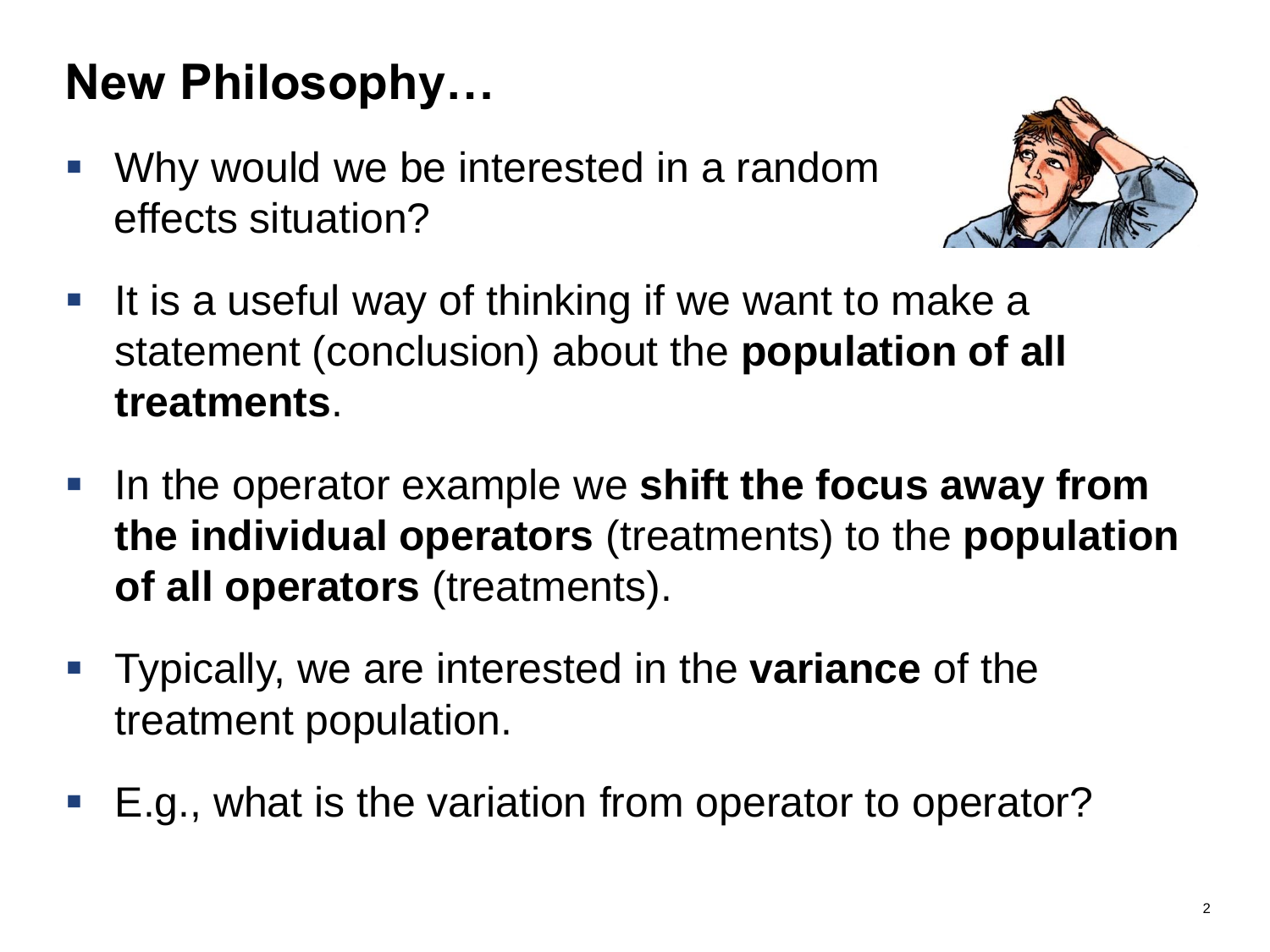#### **Examples of Random Effects**

| <b>Randomly select</b>    | $$ from $$                           |
|---------------------------|--------------------------------------|
| clinics                   | all clinics in a country.            |
| school classes            | all school classes in a region.      |
| investigators             | a large pool of investigators.       |
| series in quality control | all series in a certain time period. |
|                           |                                      |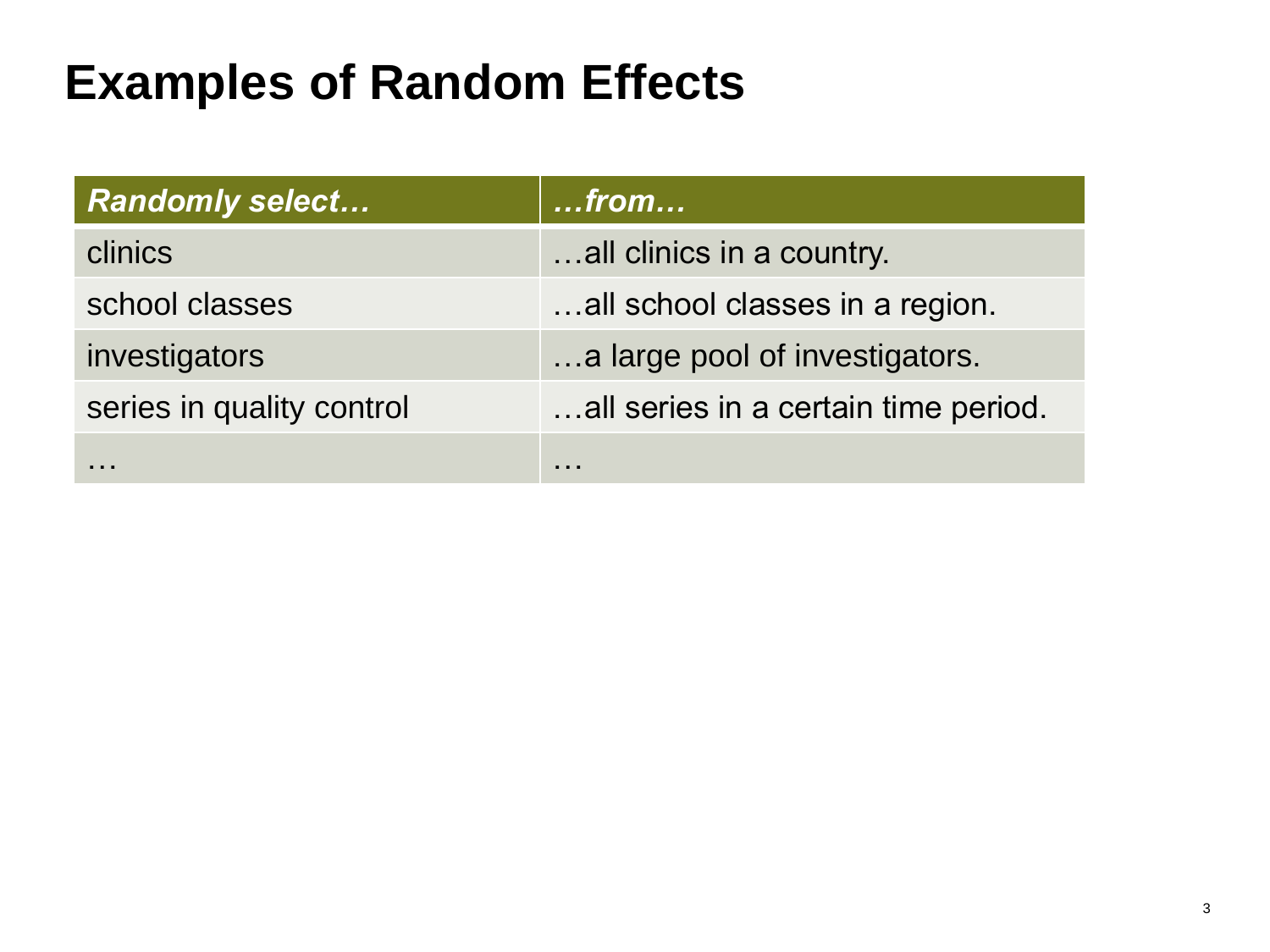- 
- Company with 50 machines that produce cardboard cartons.
- **If Ideally, strength of the cartons shouldn't vary too much.**
- **Therefore, we want to have an idea about** 
	- "machine-to-machine" variation
	- **Sample-to-sample**" variation on the same machine.
- Perform experiment:
	- Choose 10 machines at **random** (out of the 50)
	- Produce 40 cartons on each machine
	- **Test resulting cartons for strength (** $\rightarrow$  **response)**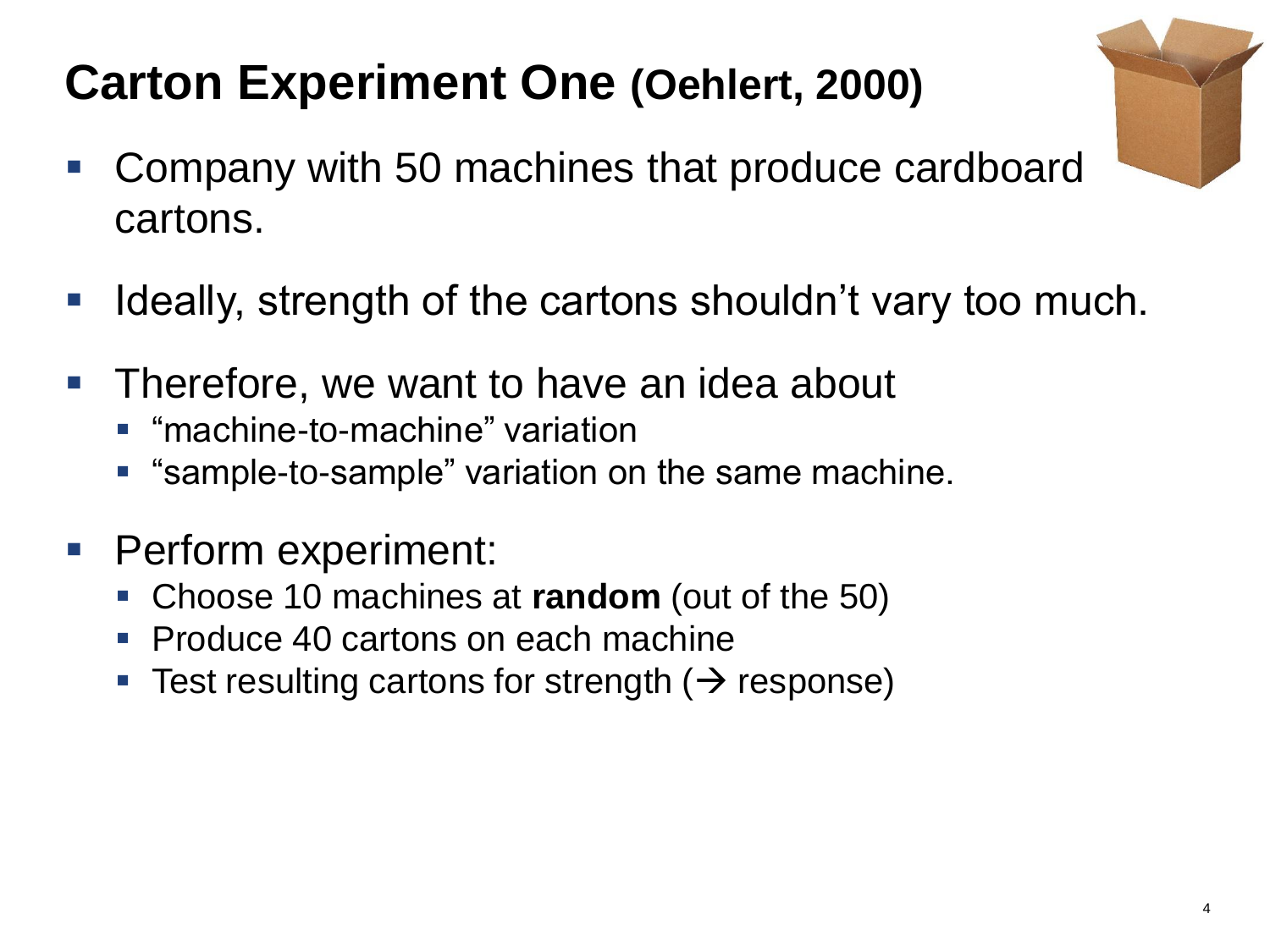■ Model so far:

 $Y_{ij} = \mu + \alpha_i + \epsilon_{ij},$ 

where  $\alpha_i$  is the (fixed) effect of machine  $i$  and  $\varepsilon_{ij}$  are the errors with the usual assumptions.

- **However, this model does not reflect the sampling** mechanism from above.
- **If we repeat the experiment**, the selected machines **change** and therefore also the **meaning** of the **parameters:** they typically correspond to a different machine!
- Moreover, we want to learn something about the **population** of **all** machines.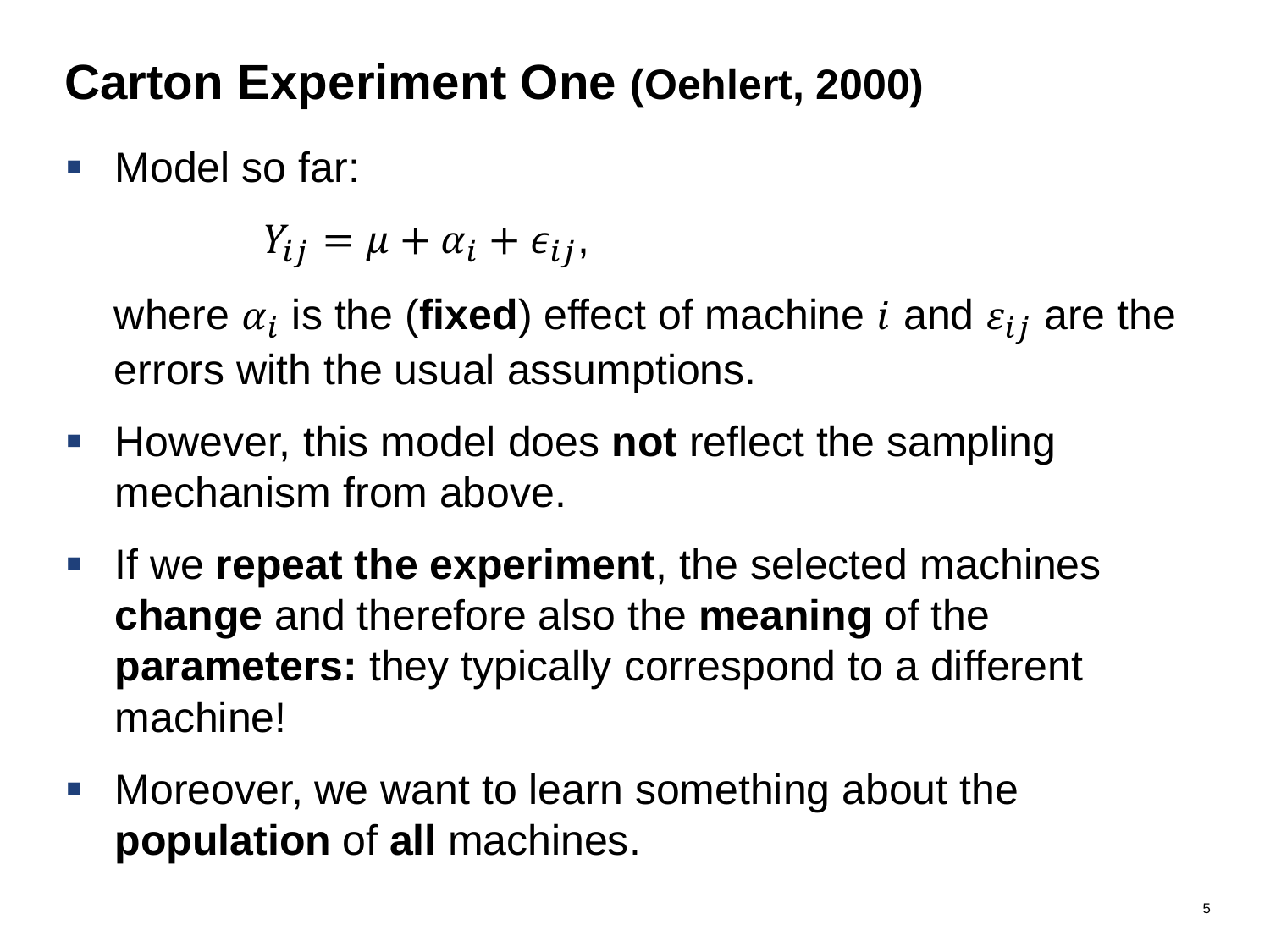New: **Random effects model**:





**Parameter** 

- **This looks very similar to the old model, however the**  $\alpha_i$ **'s** are now **random variables**!
- That small change will have a **large impact** on the properties of the model and on our way to analyze such kind of data.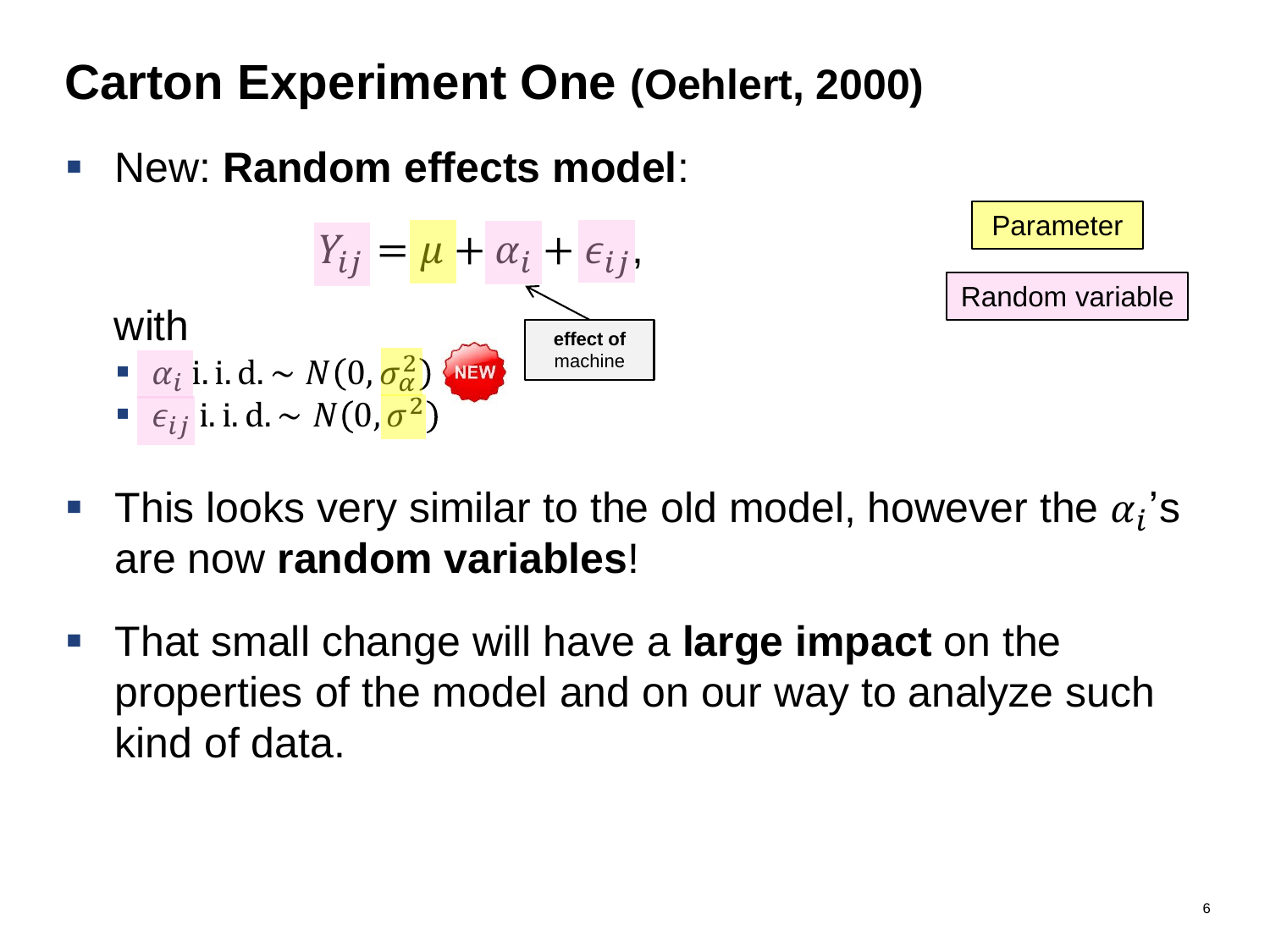Properties of random effects model:

\n- \n
$$
\text{Var}(Y_{ij}) = \sigma_{\alpha}^{2} + \sigma_{\epsilon}^{2}
$$
\n
\n- \n
$$
\text{Var}(Y_{ij}, Y_{kl}) =\n \begin{cases}\n 0 & i \neq k \\
\sigma_{\alpha}^{2} / (\sigma_{\alpha}^{2} + \sigma^{2}) & i = k, j \neq l \\
1 & i = k, j = l\n \end{cases}
$$
\n The same machine is  $i = k, j = l$  is the same machine.\n
\n

Reason: Observations from the same machine "share" the **same random value**  $\alpha_i$  and are therefore correlated.

 Conceptually, we could also put all the correlation structure into the error term and forget about the  $\alpha_i$ 's, i.e.

$$
Y_{ij} = \mu + \epsilon_{ij}
$$

where  $\epsilon_{ij}$  has the appropriate correlation structure from above. Sometimes this interpretation is a useful way of thinking.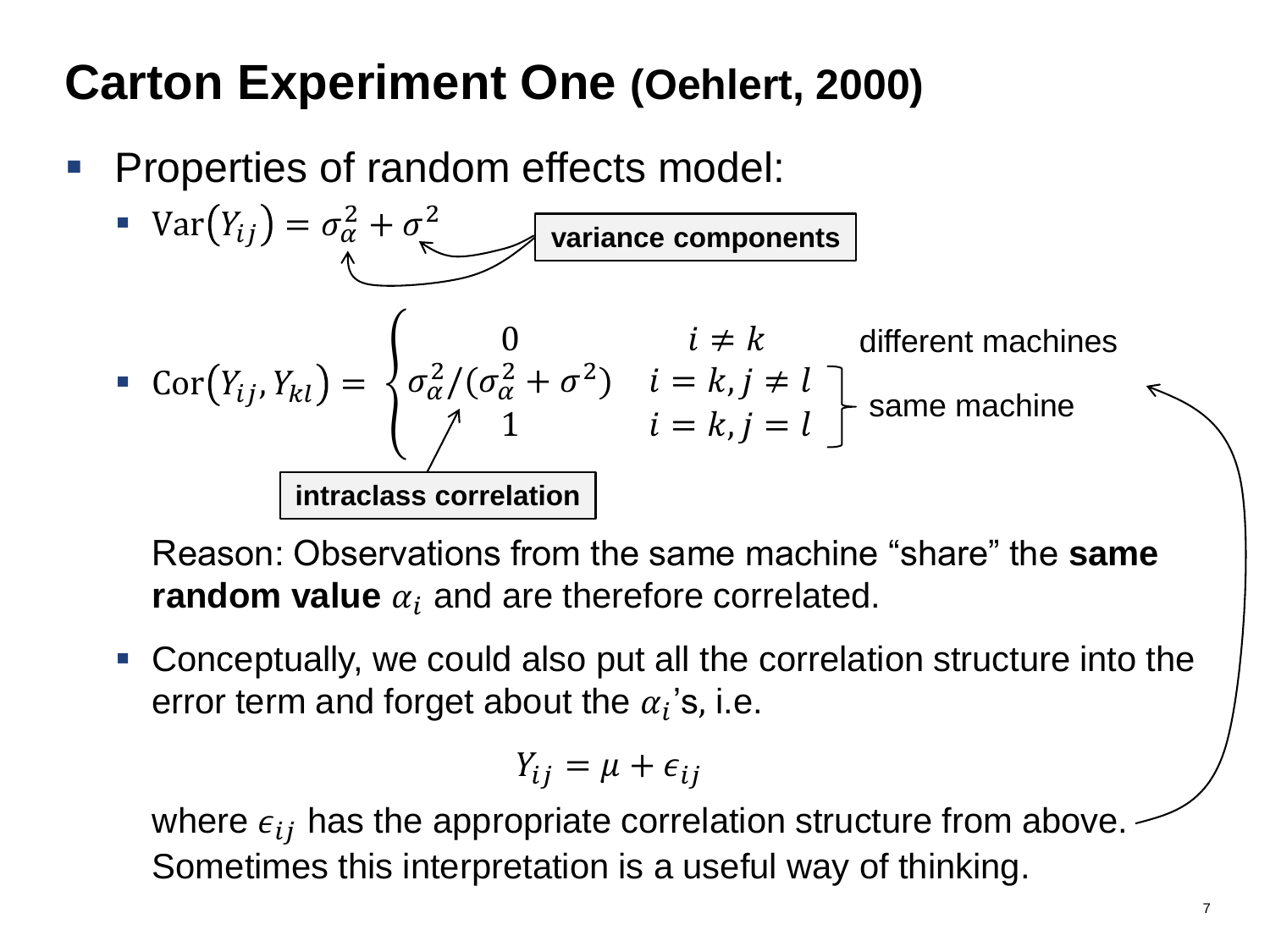## **Random vs. Fixed: Overview**

**Comparison** between random and fixed effects models

| <b>Term</b>                   | <b>Fixed effects model</b> | <b>Random effects model</b>                                                                                                                |
|-------------------------------|----------------------------|--------------------------------------------------------------------------------------------------------------------------------------------|
| $\alpha_i$                    | fixed, unknown<br>constant | $\alpha_i$ i. i. d. $\sim N(0, \sigma_\alpha^2)$                                                                                           |
| Side constraint on $\alpha_i$ | needed                     | not needed                                                                                                                                 |
| $E[Y_{ij}]$                   | $\mu + \alpha_i$           | $\mu$ , but $E[Y_{ij}   \alpha_i] = \mu + \alpha_i$                                                                                        |
| $Var(Y_{ii})$                 | $\sigma^2$                 | $\sigma_{\alpha}^2 + \sigma^2$                                                                                                             |
| $Corr(Y_{ij}, Y_{kl})$        | $= 0$ $(j \neq l)$         | $= \begin{cases} 0 & i \neq k \\ \sigma_{\alpha}^{2}/(\sigma_{\alpha}^{2} + \sigma^{2}) & i = k, j \neq l \\ 1 & i = k, j = l \end{cases}$ |

- A note on the **sampling mechanism**:
	- Fixed: Draw new random errors only, everything else is kept **constant**.
	- Random: Draw new "treatment effects" **and** new random errors (!)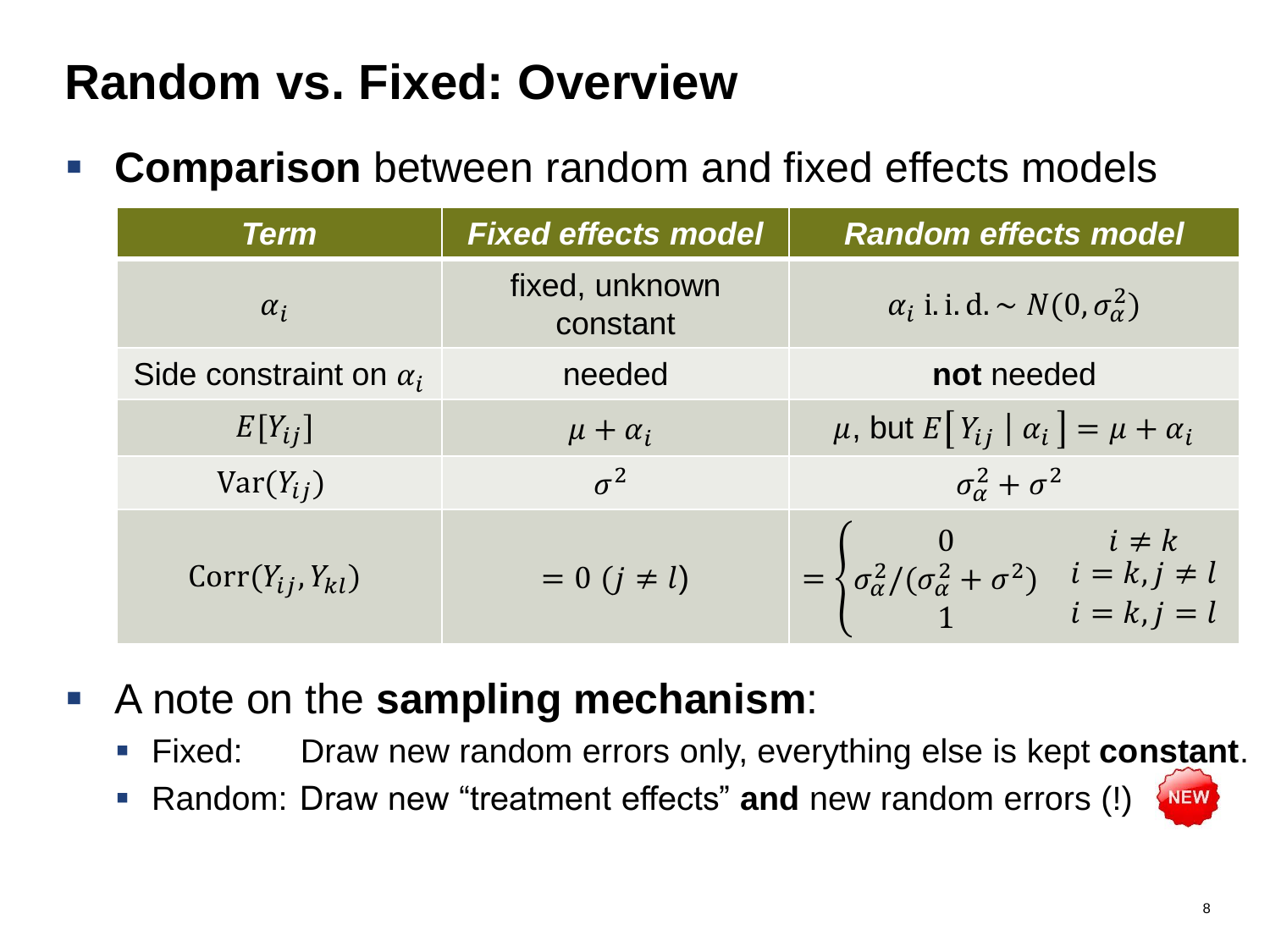#### **Illustration of Correlation Structure**

**Fixed case:** 3 different fixed treatment levels  $\alpha_i$ :

We (repeatedly) sample 2 observations per treatment level:

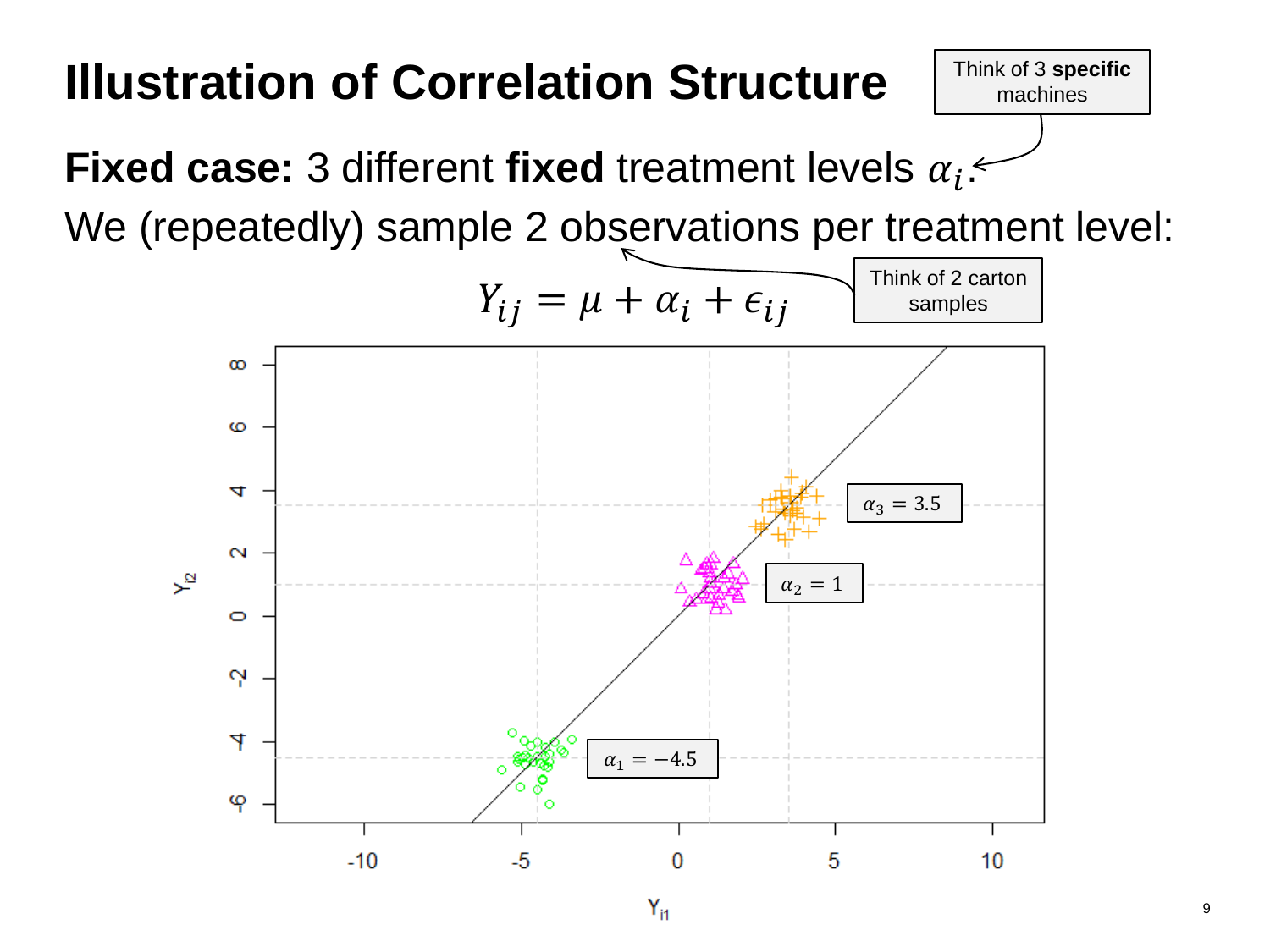## **Illustration of Correlation Structure**

#### **Random case:**

Whenever we draw 2 observations  $Y_{i1}$  and  $Y_{i2}$  we first have to draw a new (common) random treatment effect  $\alpha_i$ .

Think of 2 carton samples

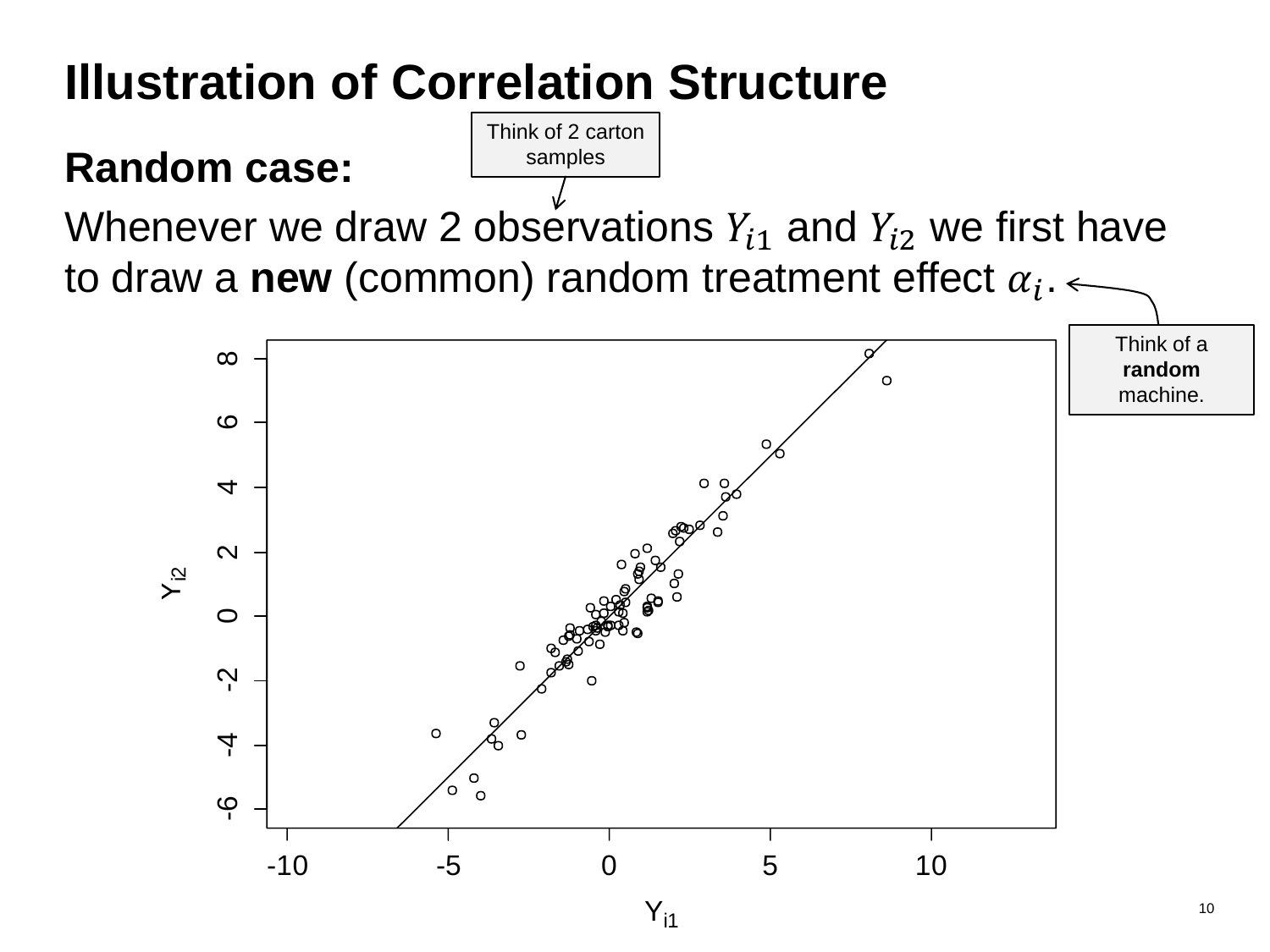- **E** Let us **extend** the previous experiment.
- Assume that machine operators also influence the production process.
- Choose 10 operators at **random**.
- **Each operator** will produce 4 cartons on **each machine**  (hence, operator and machine are **crossed** factors).
- All assignments are completely randomized.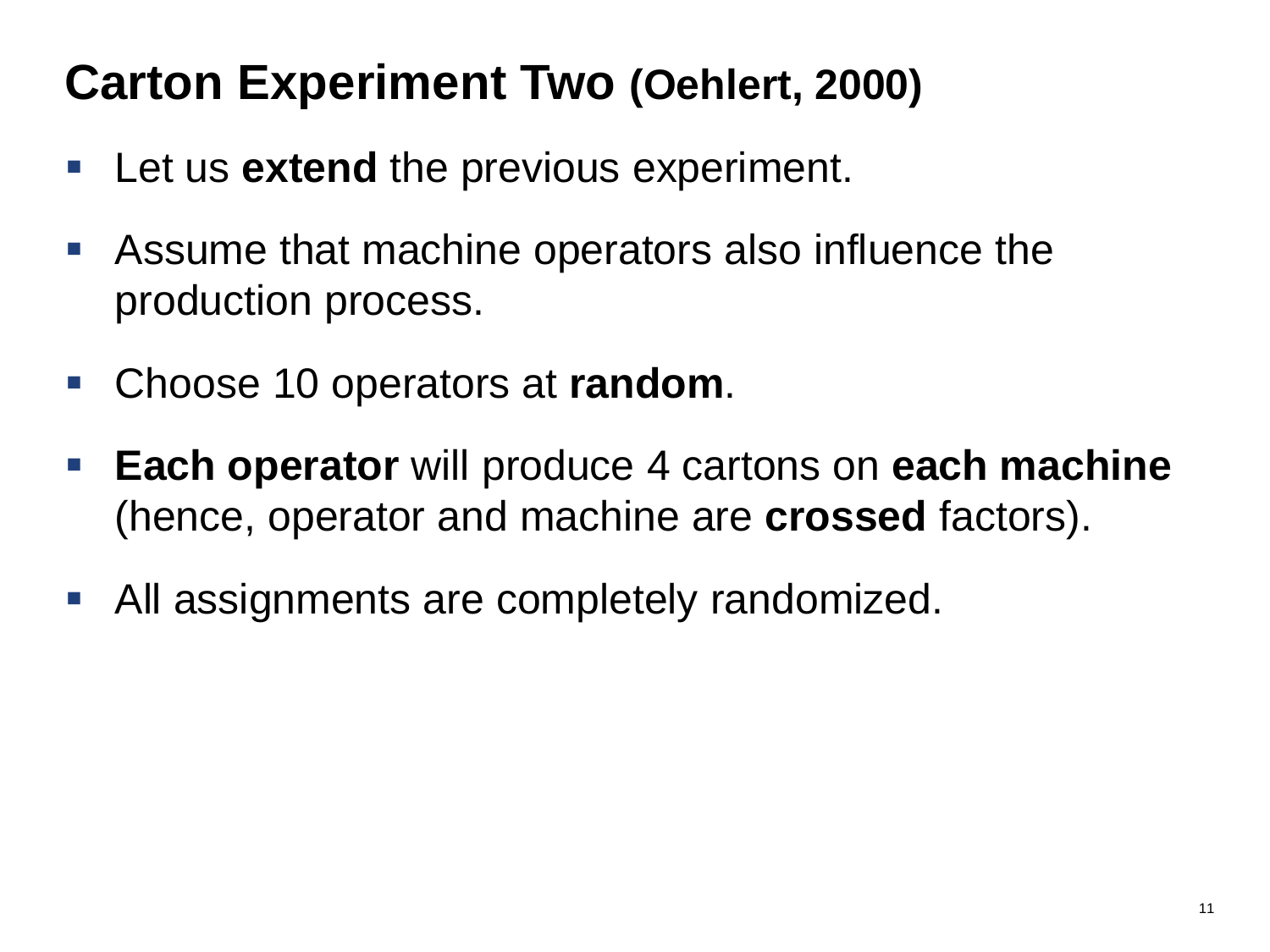

- $\alpha_i, \beta_j, (\alpha \beta)_{ij}, \epsilon_{ijk}$  independent and normally distributed.
- Var $(Y_{ijk}) = \sigma_{\alpha}^2 + \sigma_{\beta}^2 + \sigma_{\alpha\beta}^2 + \sigma^2$  (different **variance components**).
- Measurements from the same machine and / or operator are again **correlated**.
- The more random effects two observations **share**, the larger the correlation. It is given by

sum of **shared** variance components

sum of **all** variance components

■ E.g., correlation between two (different) observations from the **same operator** on **different machines** is given by

$$
\frac{\sigma_{\beta}^2}{\sigma_{\alpha}^2 + \sigma_{\beta}^2 + \sigma_{\alpha\beta}^2 + \sigma^2}
$$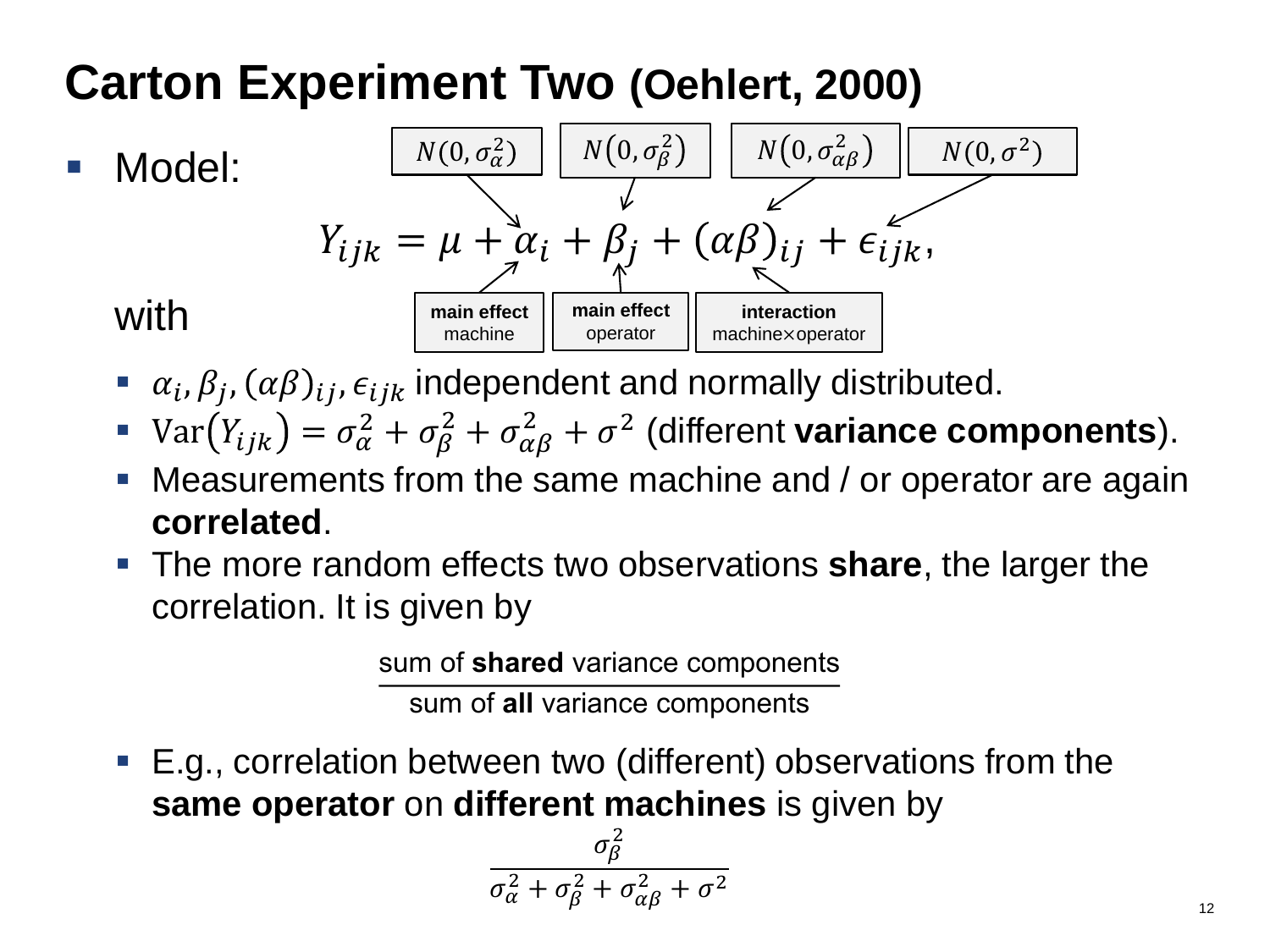- **Hierarchy** is typically less problematic in random effects models.
	- 1) What part of the variation is due to general machine-to-machine variation?  $\rightarrow \sigma_{\alpha}^2$
	- 2) What part of the variation is due to operator-specific machine variation?  $\rightarrow \sigma^2_{\alpha\beta}$

Could ask question (1) even if interaction is present (question (2)).

■ Extensions to **more than two factors** straightforward.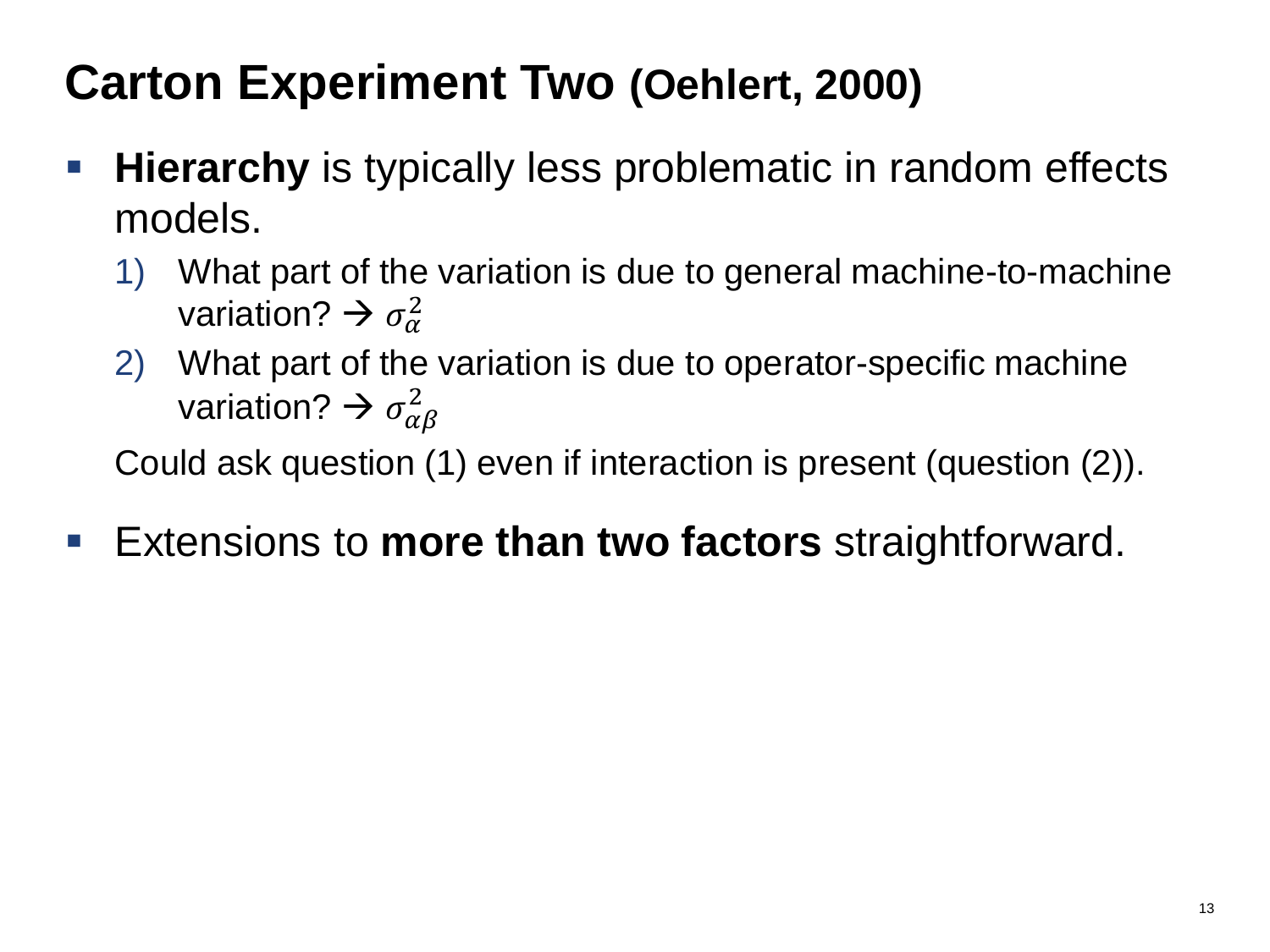#### **ANOVA for Random Effects Models (balanced designs)**

- Sums of squares, degrees of freedom and mean squares are being calculated as if the model would be a **fixed effects** model (!)
- One-way ANOVA ( $A$  random,  $n$  observations per cell)

| Source | df /    | SS                   | <b>MS</b> |                                 |
|--------|---------|----------------------|-----------|---------------------------------|
|        |         | $\cdots$             | $\sim$    | $\sigma^2 + n\sigma_{\alpha}^2$ |
| Error  | $N - q$ | $\sim$ $\sim$ $\sim$ | $\cdots$  |                                 |

Two-way ANOVA  $(A, B, AB$  random, n observations per cell)

| <b>Source</b> | <b>df</b>    |               | $ SS $ MS $ $        | <b>E[MS]</b>                                                                   |
|---------------|--------------|---------------|----------------------|--------------------------------------------------------------------------------|
|               | $a-1$        | $\sim$ $\sim$ | $\cdots$             | $\sigma^2 + b \cdot n \cdot \sigma_{\alpha}^2 + n \cdot \sigma_{\alpha}^2$     |
|               | $b-1$        | .             | .                    | $\sigma^2 + a \cdot n \cdot \sigma_{\beta}^2 + n \cdot \sigma_{\alpha\beta}^2$ |
| AB            | $(a-1)(b-1)$ | $\sim$ $\sim$ | $\sim$ $\sim$ $\sim$ | $\sigma^2 + n \cdot \sigma_{\alpha\beta}^2$                                    |
| Error         | $ab(n-1)$    |               |                      |                                                                                |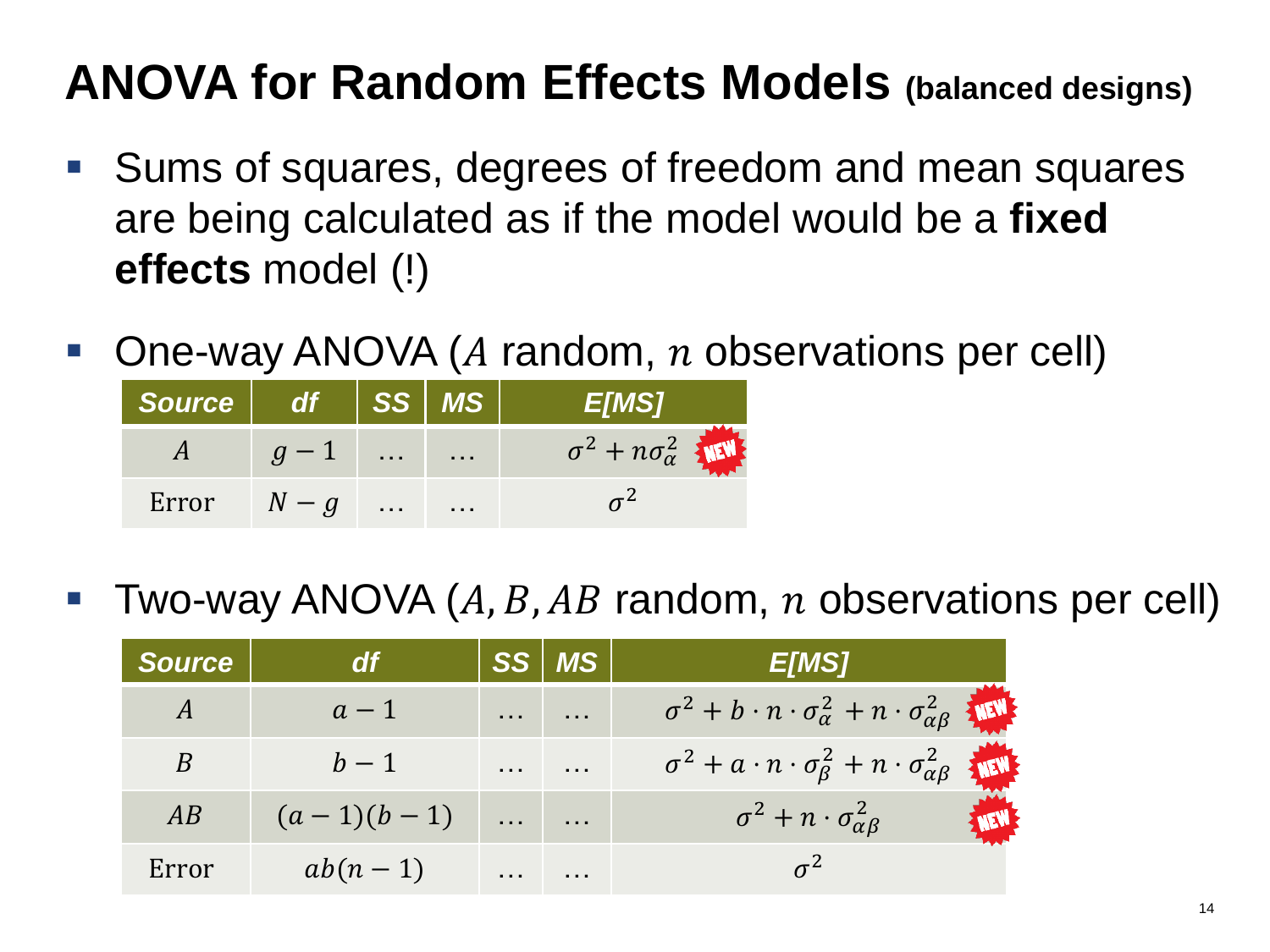## **One-Way ANOVA with Random Effects**

- We are now formulating our null-hypothesis with respect to the parameter  $\sigma_{\alpha}^2$ .
- To test  $H_0: \sigma_{\alpha}^2 = 0$  vs.  $H_A: \sigma_{\alpha}^2 > 0$  we use the ratio  $F =$  $MS_A$  $MS_E$  $\sim F_{g-1,N-g}$  under  $H_0$

**Exactly** as in the fixed effect case!

Why? Under the **old and the new**  $H_0$  both models are the same!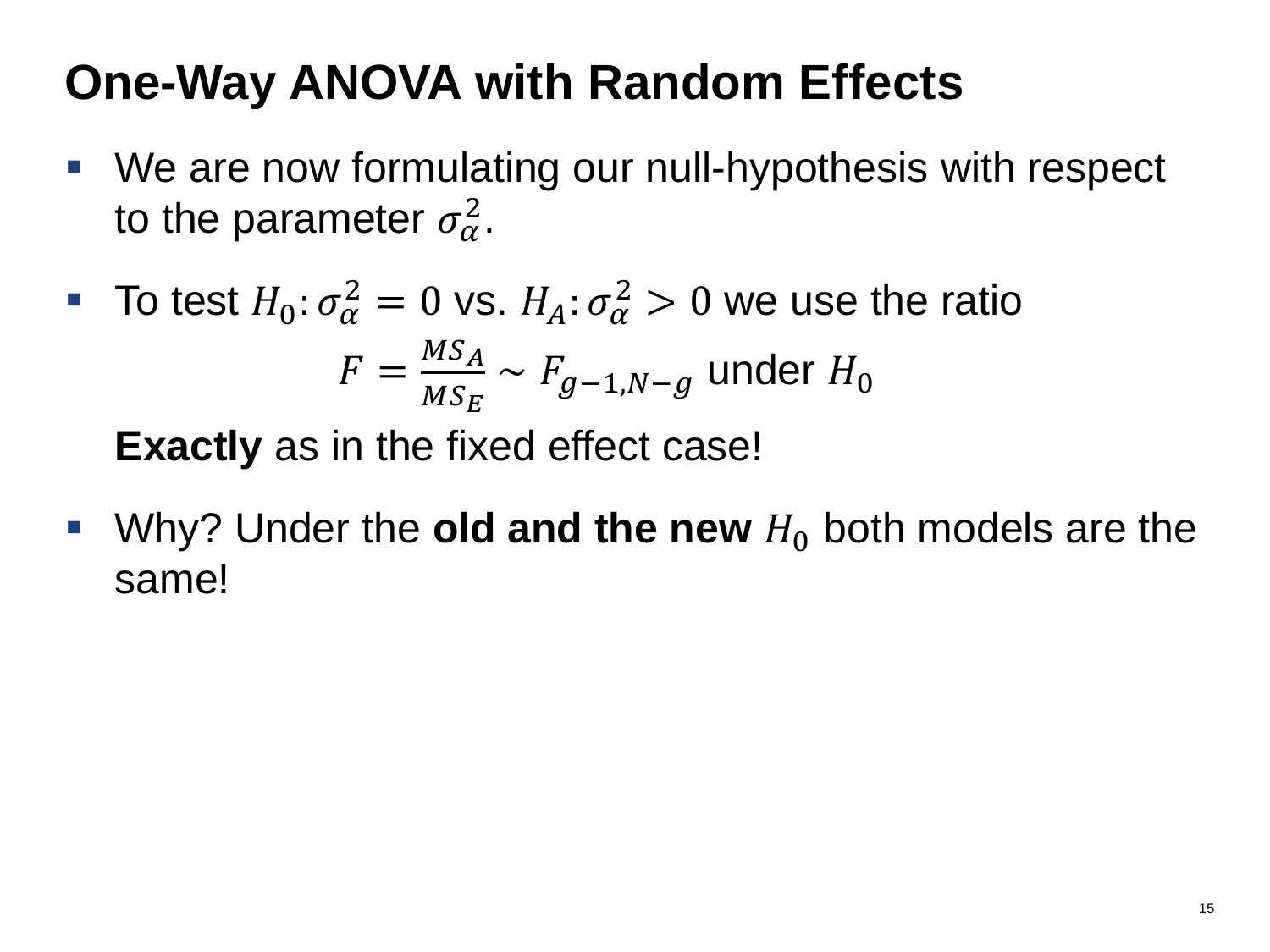## **Two-Way ANOVA with Random Effects**

- To test  $H_0: \sigma_{\alpha}^2 = 0$  we need to find a term which has identical  $E[MS]$  under  $H_0$ .
- Use  $MS_{AB}$ , i.e.  $F =$  $MS_A$  $MS_{AB}$  $\sim F_{a-1, (a-1)(b-1)}$  under  $H_0$ .
- Similarly for the test  $H_0: \sigma_\beta^2 = 0$ .
- The interaction will be tested against the error, i.e. use

$$
F = \frac{MS_{AB}}{MS_E} \sim F_{(a-1)(b-1), ab(n-1)}
$$
  
under  $H_0: \sigma_{\alpha\beta}^2 = 0$ .

 In the fixed effect case we would test **all effects** against the **error term** (i.e., use  $MS_E$  instead of  $MS_{AB}$  to build F-ratio)!

**NEW**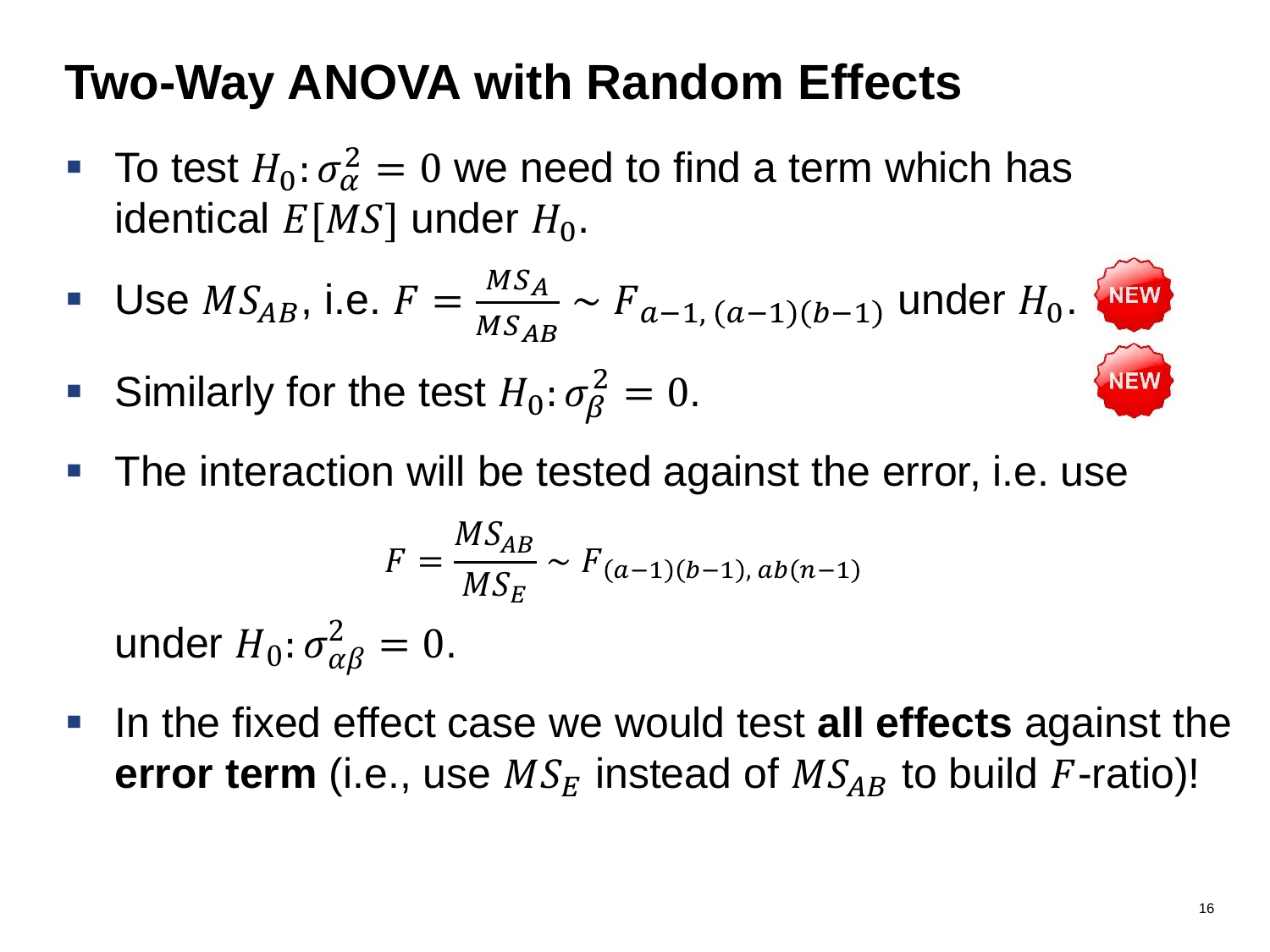

- E.g,  $SS<sub>A</sub>$  ( $MS<sub>A</sub>$ ) is being calculated based on column-wise means.
- **IF In the fixed effects model, the expected mean squares** do **not** "contain" any other component.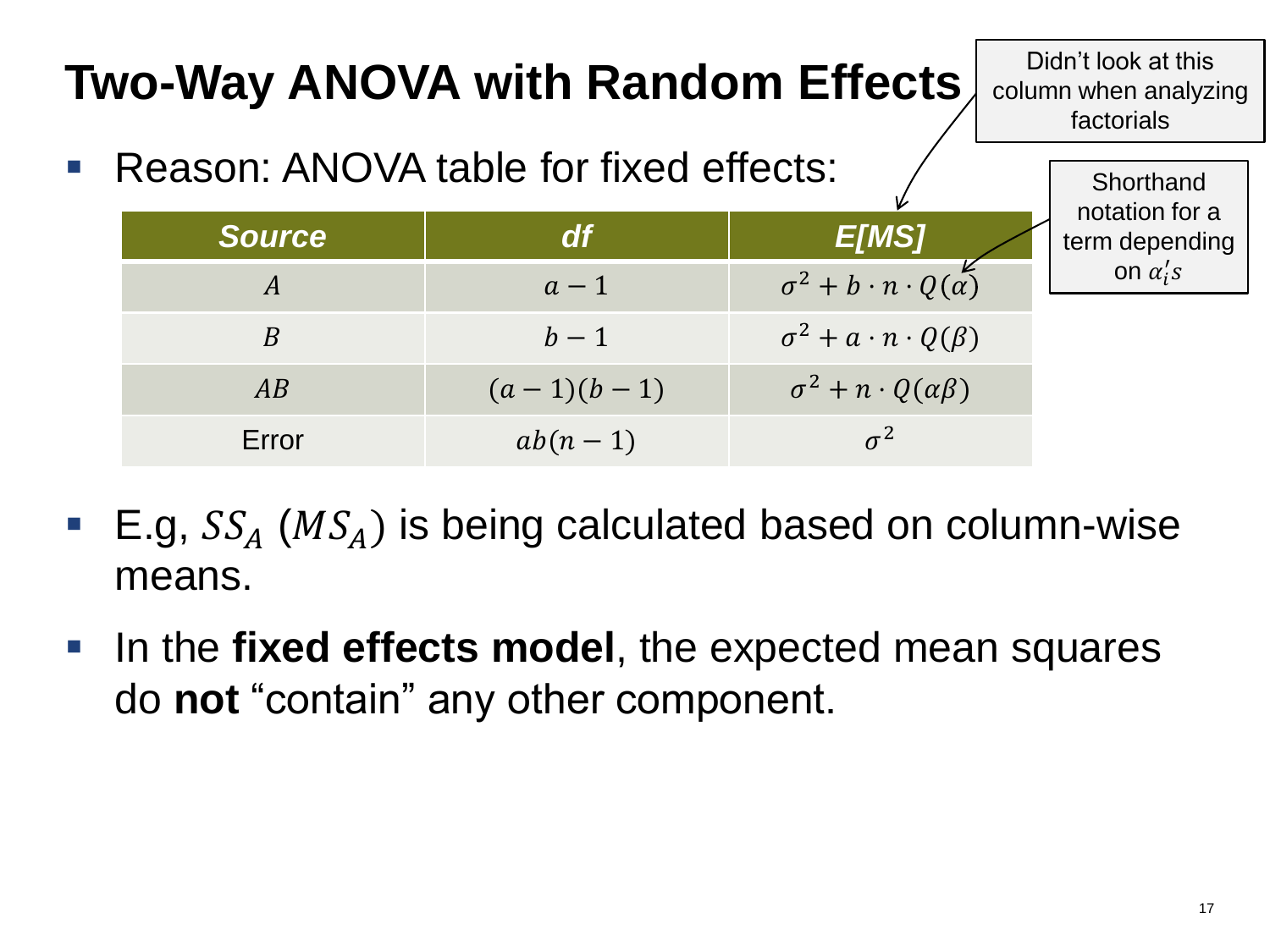## **Two-Way ANOVA with Random Effects**

- In a random effects model, a column-wise mean is "contaminated" with the average of the corresponding interaction terms.
- **IF In a fixed effects** model, the sum (or mean) of these interaction terms is **zero by definition**.
- **IF In the random effects** model, this is only true for the **expected value**, but **not for an individual realization**!
- $\blacksquare$  Hence, we need to check whether the variation from "column to column" is larger than term based on error **and** interaction term.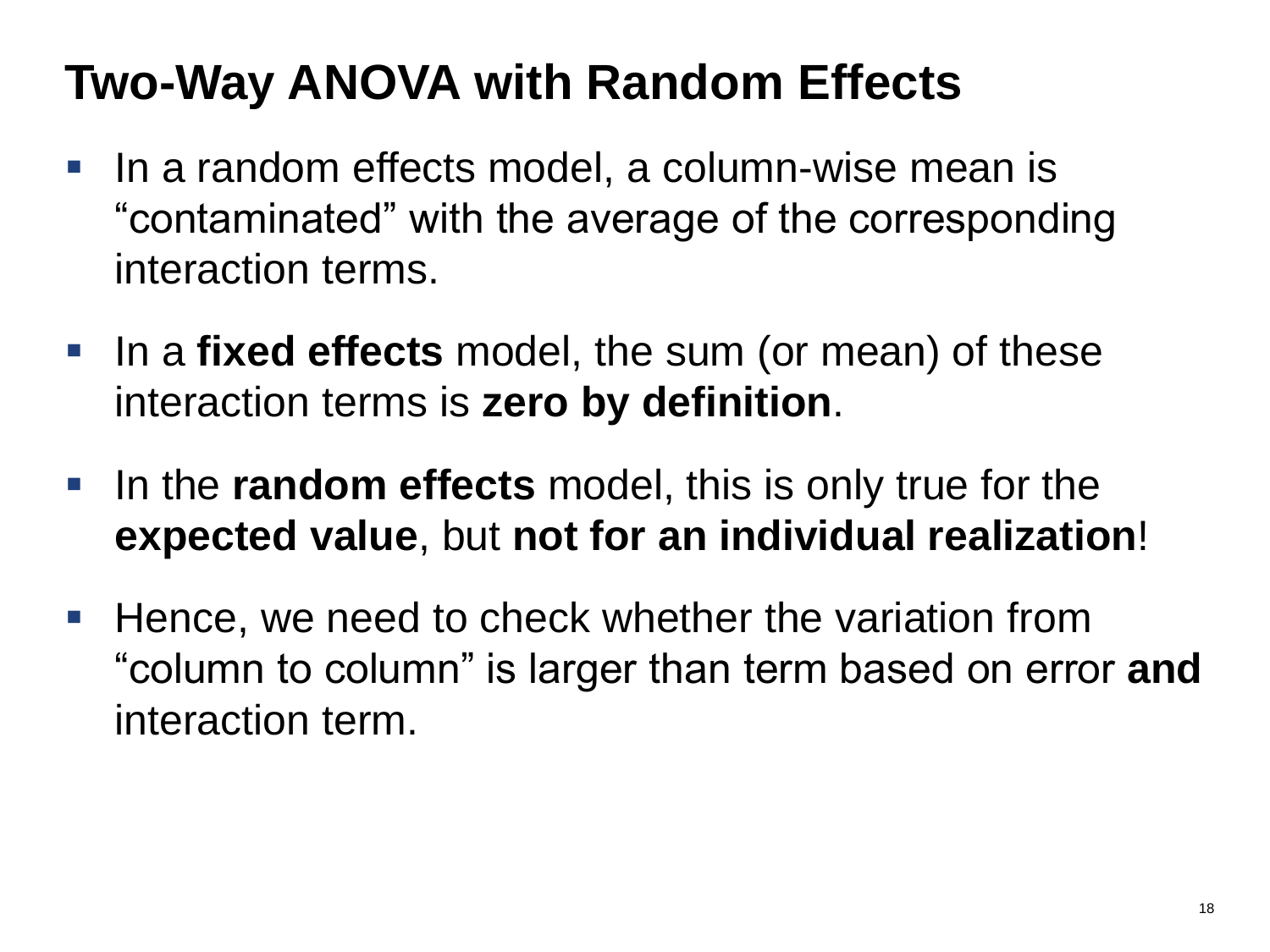#### **Point Estimates of Variance Components**

- We do not only want to **test** the variance components, we also want to have **estimates** of them.
- **I.e., we want to determine**  $\hat{\sigma}_{\alpha}^2$  $_{\alpha}^{2}$ ,  $\hat{\sigma}_{\beta}^{2}$ ,  $\hat{\sigma}_{\alpha\beta}^{2}$  $\frac{2}{\alpha \beta}$ ,  $\hat{\sigma}^2$  etc.
- Easiest approach: **ANOVA estimates** of variance components.
- Use columns "MS" and "E[MS]" in ANOVA table, solve the corresponding equations from bottom to top.
- **Example: One-way ANOVA**

$$
\bullet \ \hat{\sigma}^2 = MS_E
$$

$$
\bullet \quad \hat{\sigma}_{\alpha}^{2} = \frac{(MS_A - MS_E)}{n}
$$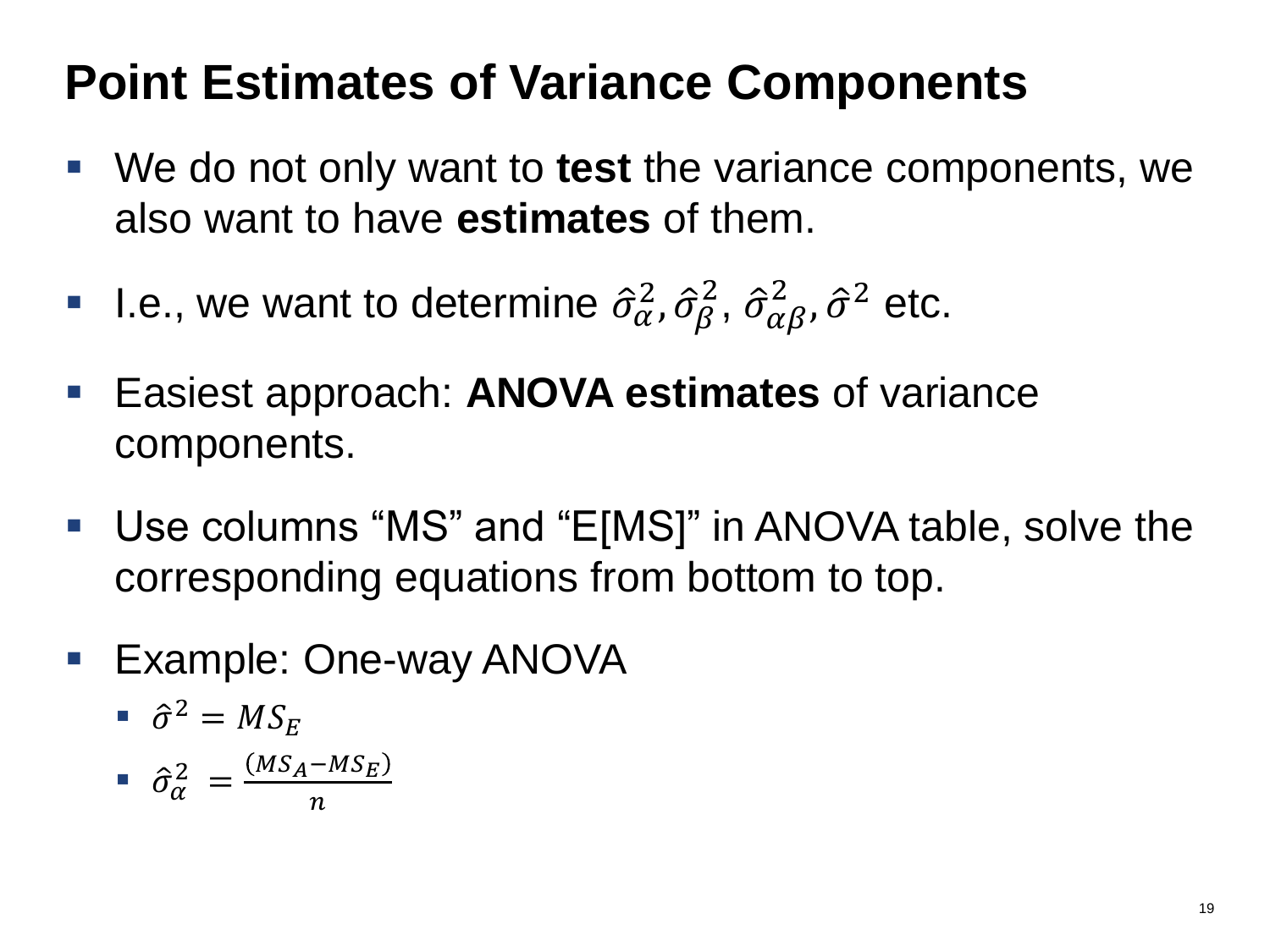#### **Point Estimates of Variance Components**

- Advantage: Can be done using **standard ANOVA functions** (i.e., no special software needed).
- Disadvantages:
	- **Estimates can be negative (in previous example if**  $MS_A < MS_E$ **). Set** them to zero in such cases.
	- **Not always as easy as here.**
- This is like a method of moments estimator.
- More modern and much more flexible: **restricted maximum-likelihood** estimator (**REML**).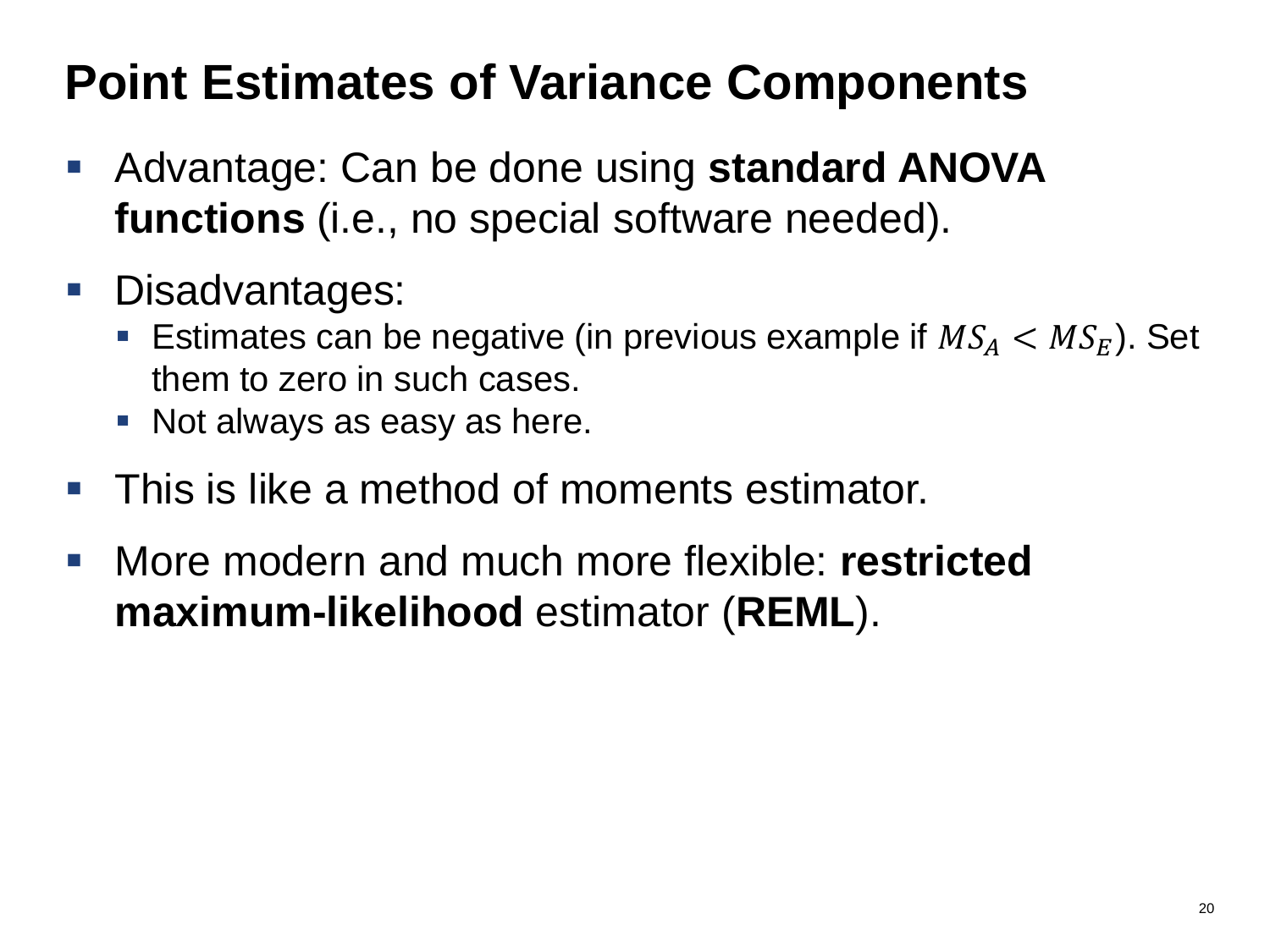## **Point Estimates of Variance Components: REML**

- Think of a modification of maximum likelihood estimation that **removes bias** in estimation of variance components.
- **Theory complicated (still ongoing research).**
- Software implementation in R-package  $\text{Im}e_4$  (or lmerTest)
- lme4 and lmerTest allow to fit so called **mixed models**  (containing both random **and** fixed effects, more details later).
- **Basically,**  $l$ **merTest is the same as**  $l$ **me4 with some** more features.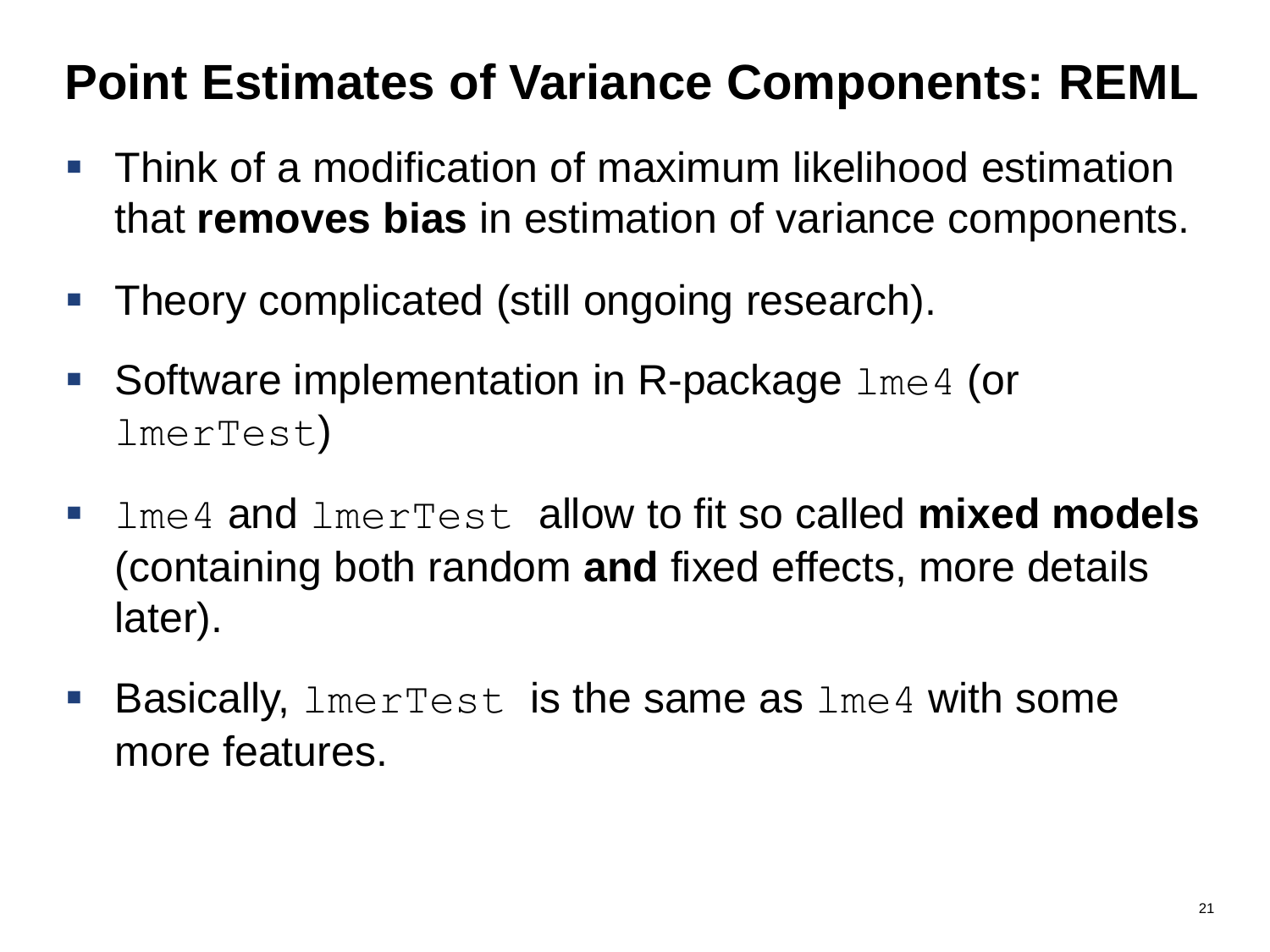## **Confidence Intervals for Variance Components**

- General rule: Variances are "difficult" to estimate in the sense that you'll need **a lot** of observations to have some **reasonable accuracy**.
- **-** Only **approximate confidence intervals** are available.
- $\blacksquare$  Use confint in R.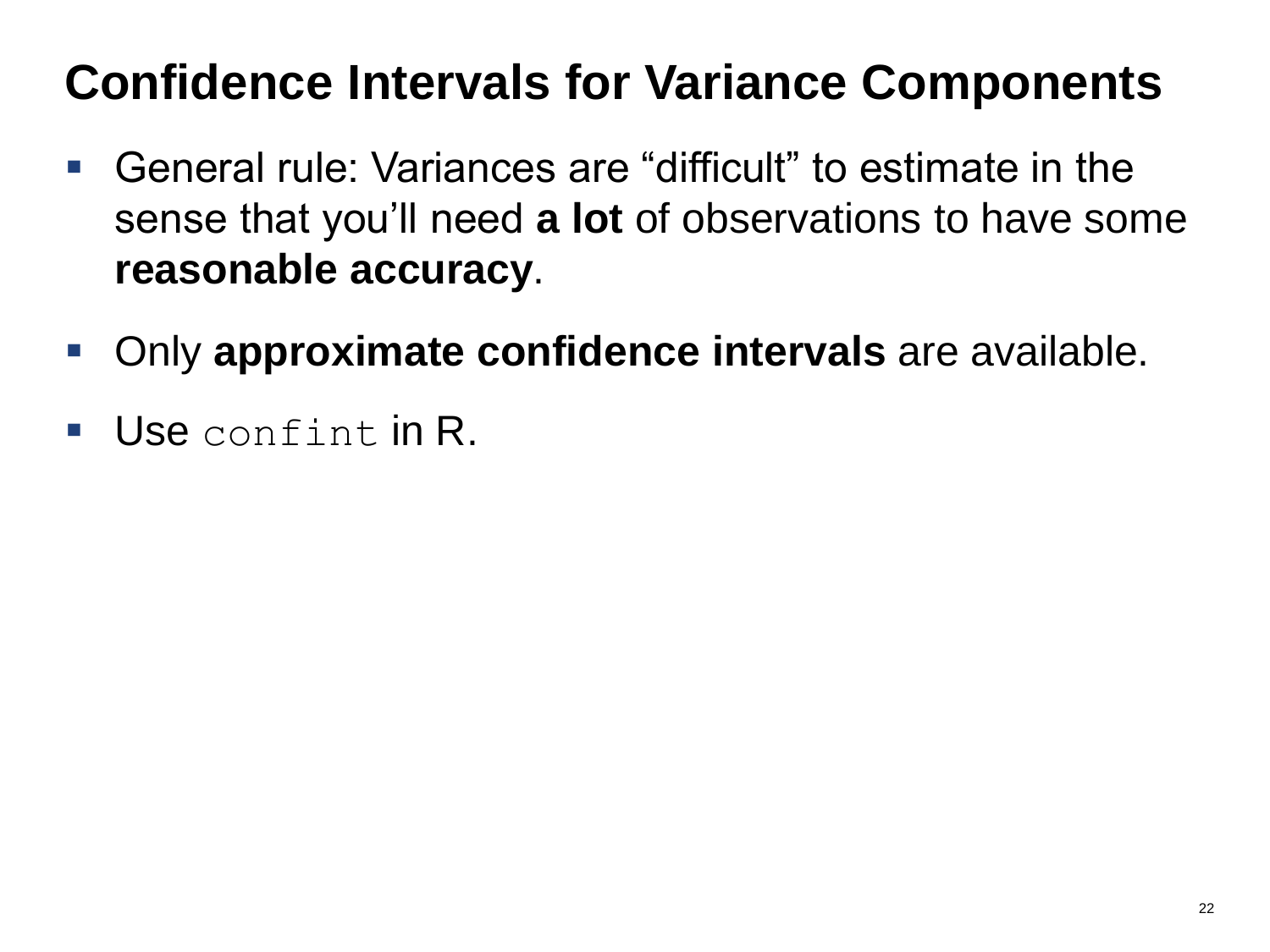## **Some Thoughts About Random Effects**

- If we do a study with random effects it is good if we have **a lot of levels** of a random effect in order to estimate a variance component with high precision.
- Or in other words: Who wants to estimate a variance with only very few observations?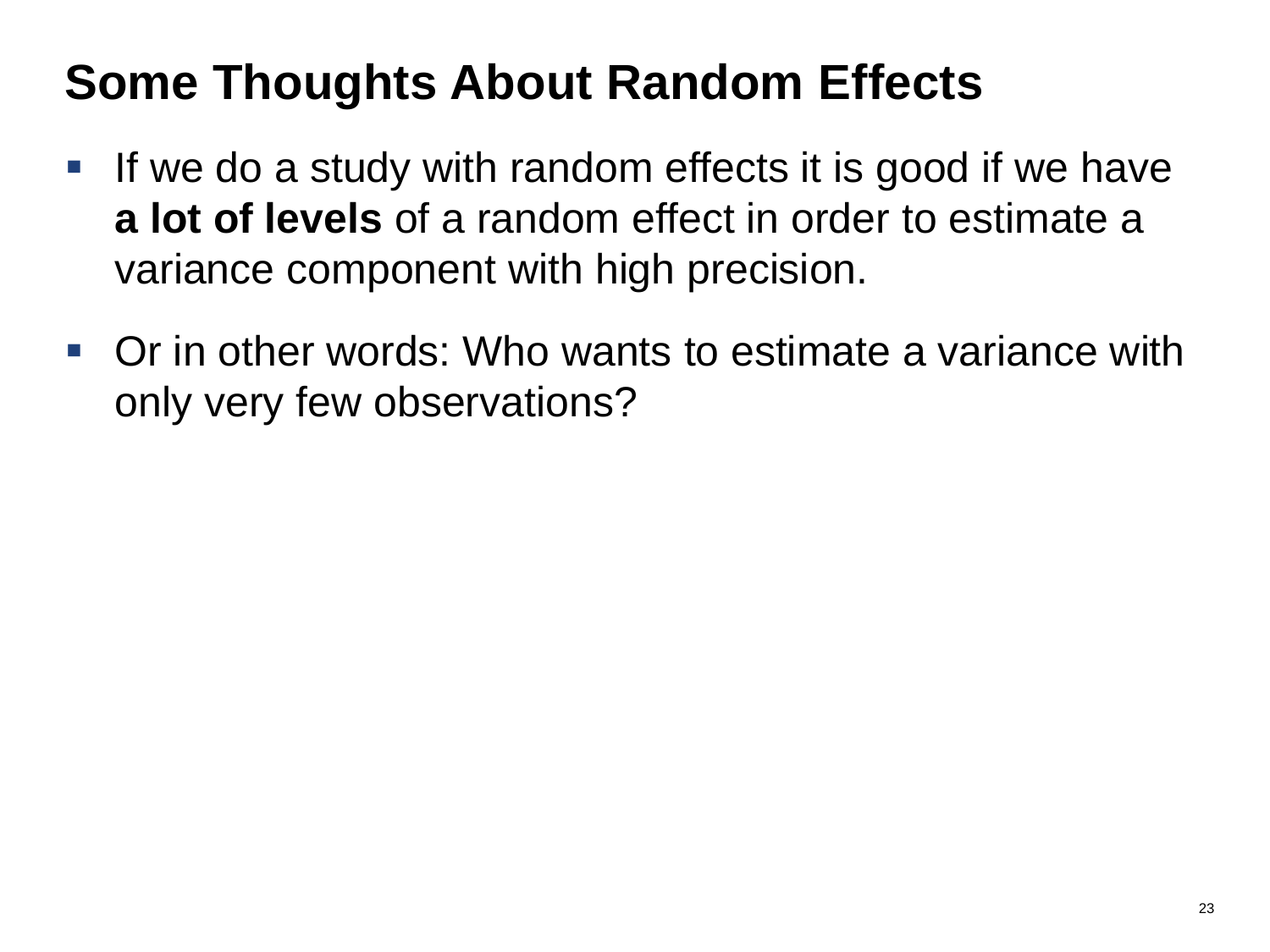#### **Example: Genetics Study (Kuehl, 2000, Exercise 5.1)**

- Genetics study with **beef animals**.
- **Inheritance study** of **birth weights**.



- Five **sires**, each mated to a different group of **dams**.
- Birth weight of eight male calves in each of the five sire groups.

| <b>Sire</b>                | $\boldsymbol{1}$ | $\overline{2}$ | $\boldsymbol{3}$ | 4   | $5\phantom{1}$ | $6\phantom{1}6$ | 7   | 8   |
|----------------------------|------------------|----------------|------------------|-----|----------------|-----------------|-----|-----|
| $\boldsymbol{\mathcal{L}}$ | 61               | 100            | 56               | 113 | 99             | 103             | 75  | 62  |
| $\overline{2}$             | 75               | 102            | 95               | 103 | 98             | 115             | 98  | 94  |
| $\overline{\mathbf{3}}$    | 58               | 60             | 60               | 57  | 57             | 59              | 54  | 100 |
| 4                          | 57               | 56             | 67               | 59  | 58             | 12              | 101 | 101 |
| $5\phantom{1}$             | 59               | 46             | 120              | 115 | 115            | 93              | 105 | 75  |

Analyze data using a **random effect for sire**.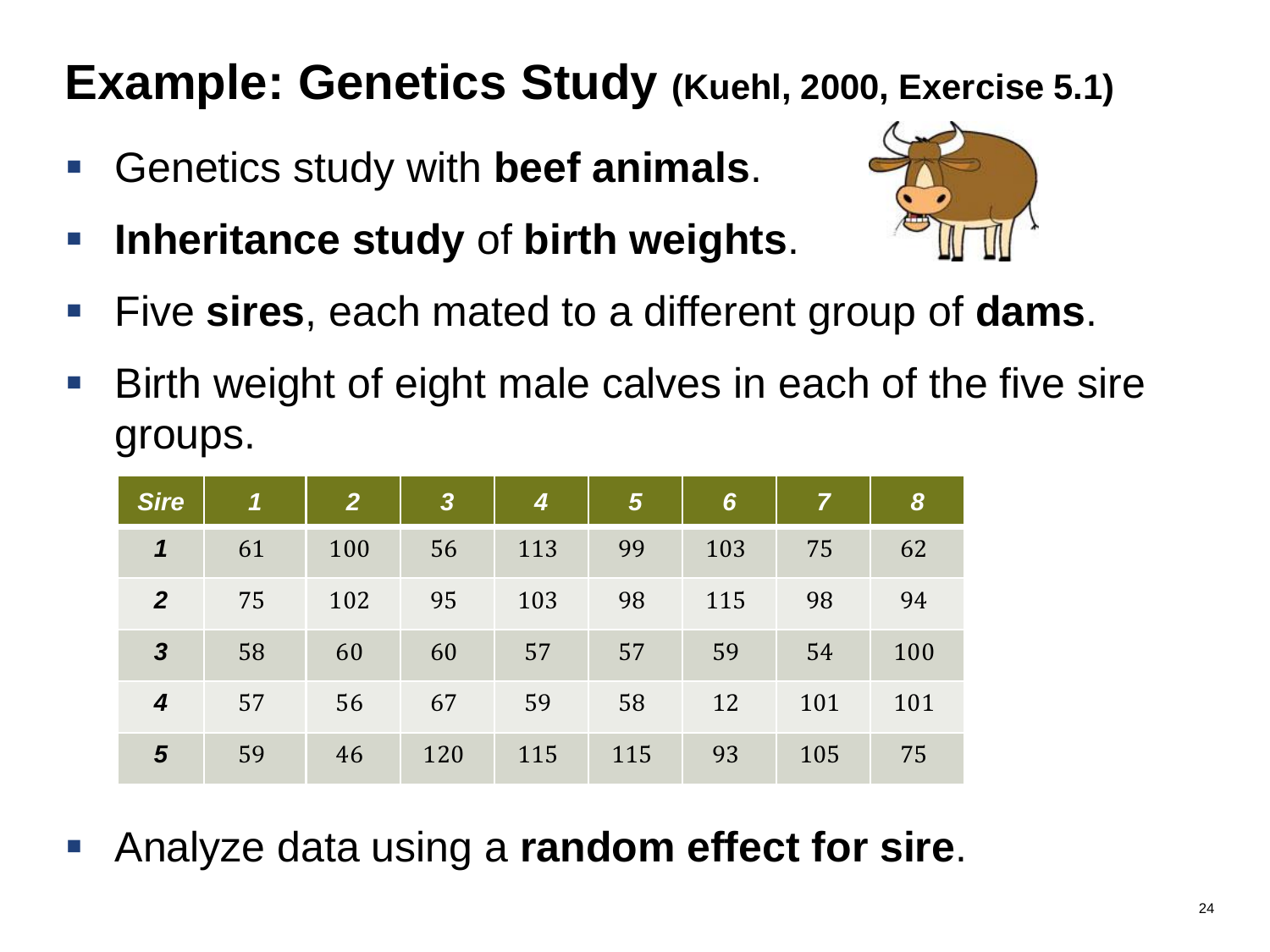#### **Example: Genetics Study (Kuehl, 2000, Chapter 5, Ex. 1)**

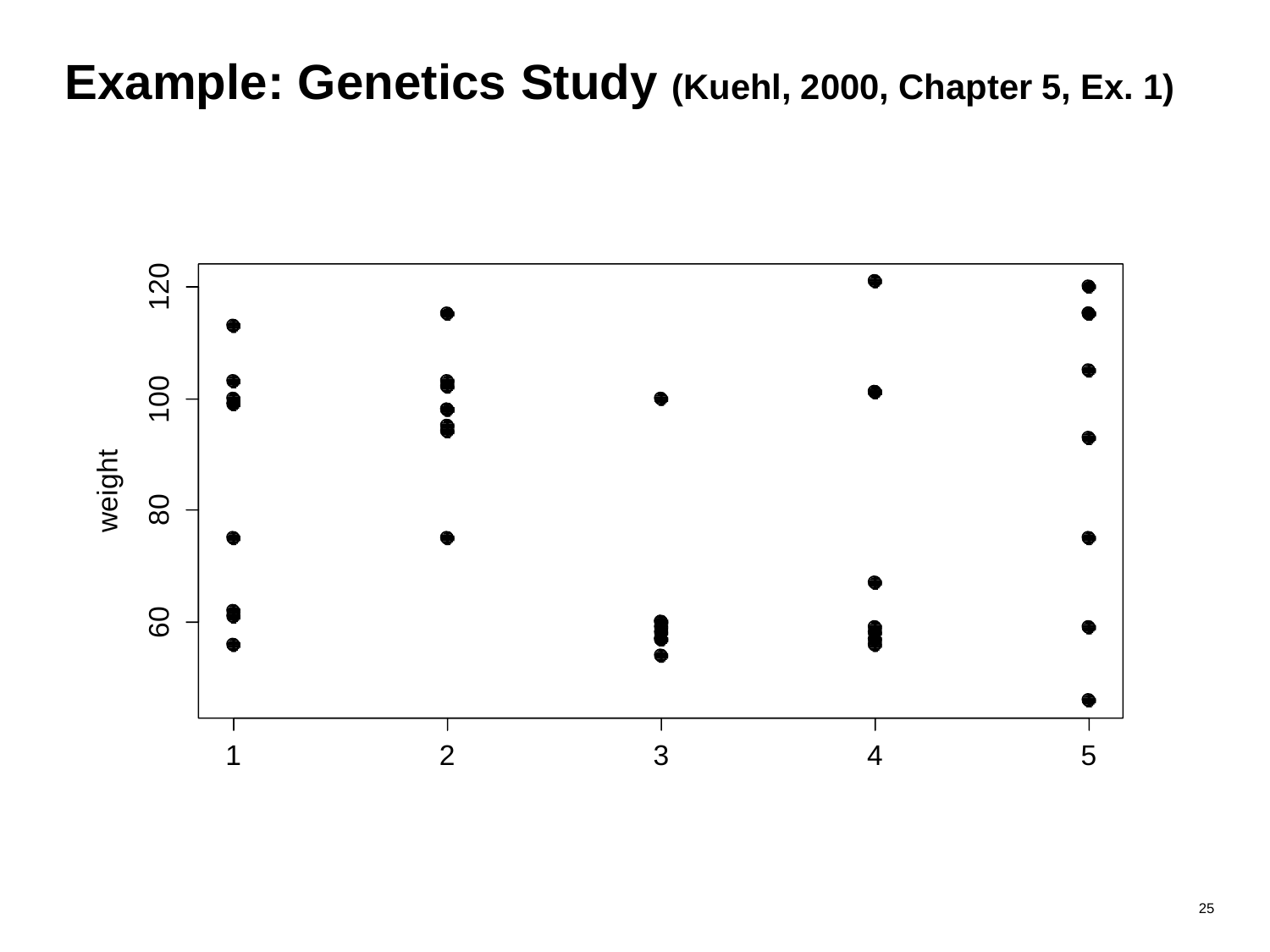#### **Example: Genetics Study**

■ Model:  $Y_{ij} = \mu + \alpha_i + \epsilon_{ij}, \alpha_i$  i. i. d. ~  $N(0, \sigma_{\alpha}^2)$ ,  $\epsilon_{ij}$  i. i. d. ~  $N(0, \sigma_{\alpha}^2)$ 

 $>$  fit  $\lt$ - aov(weight  $\sim$  sire, data = animals)  $>$  summary (fit) Df Sum Sq Mean Sq F value Pr(>F) 5591 1397.8 3.014 0.0309 sire  $\sim$  4 Residuals 35 16233 463.8

We reject 
$$
H_0: \sigma_\alpha^2 = 0
$$

• We estimate 
$$
\sigma_{\alpha}^2
$$
 by  $\hat{\sigma}_{\alpha}^2 = \frac{1397.8 - 463.8}{8} = 116.75$ .

Old school estimation technique.

• The variance of  $Y_{ij}$  is estimated as

 $\hat{\sigma}^2 + \hat{\sigma}_\alpha^2 = 116.75 + 463.8 = 580.55.$ 

 Variation due to sire accounts for about 20% of total variance  $(=$  intraclass correlation).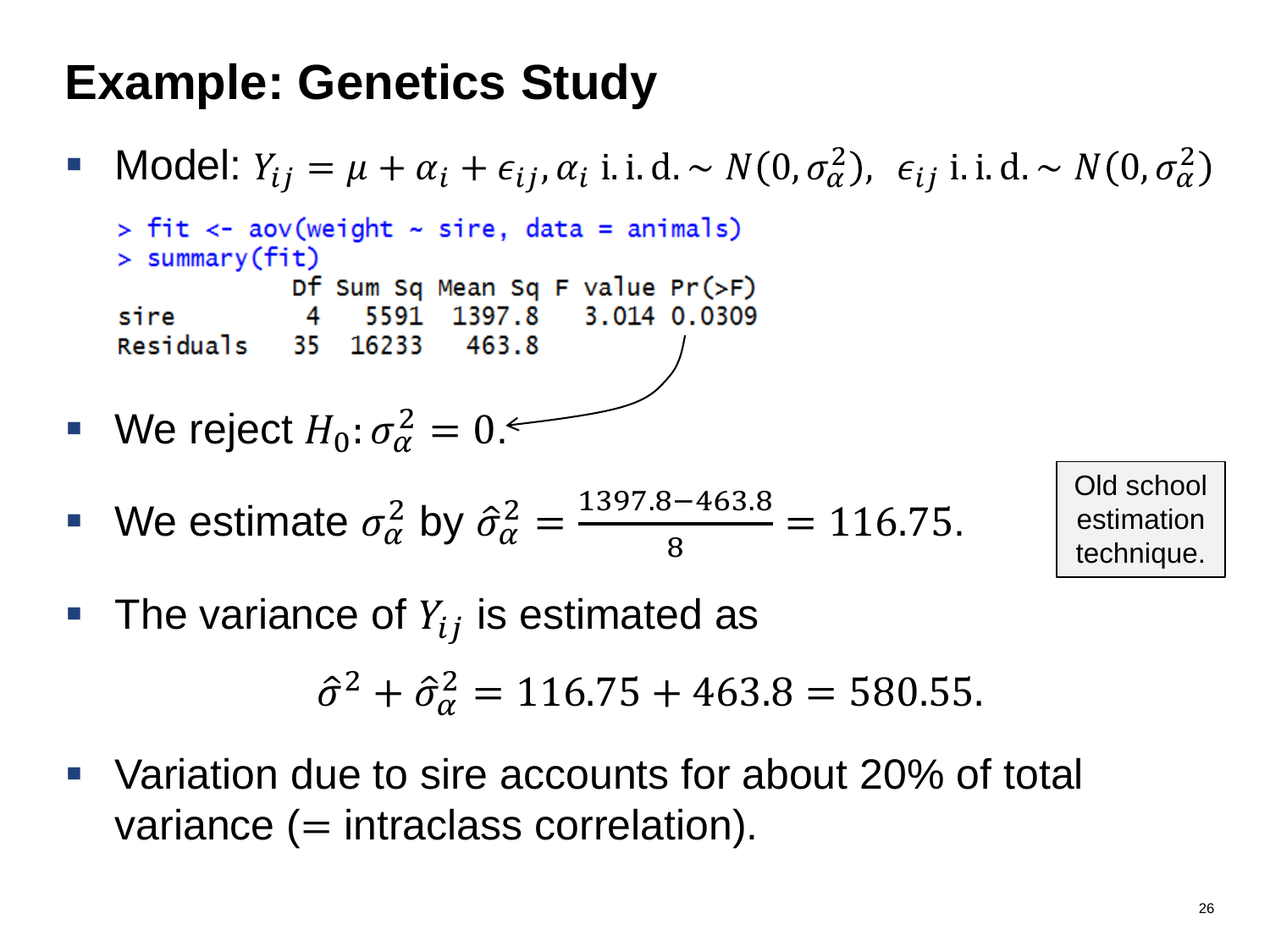#### **Example: Genetics Study**

- We fitted the model as if it was a fixed effects model and then "adjusted" the output for random effects specific questions.
- Now we want to use the more modern approach (based on REML estimation technique).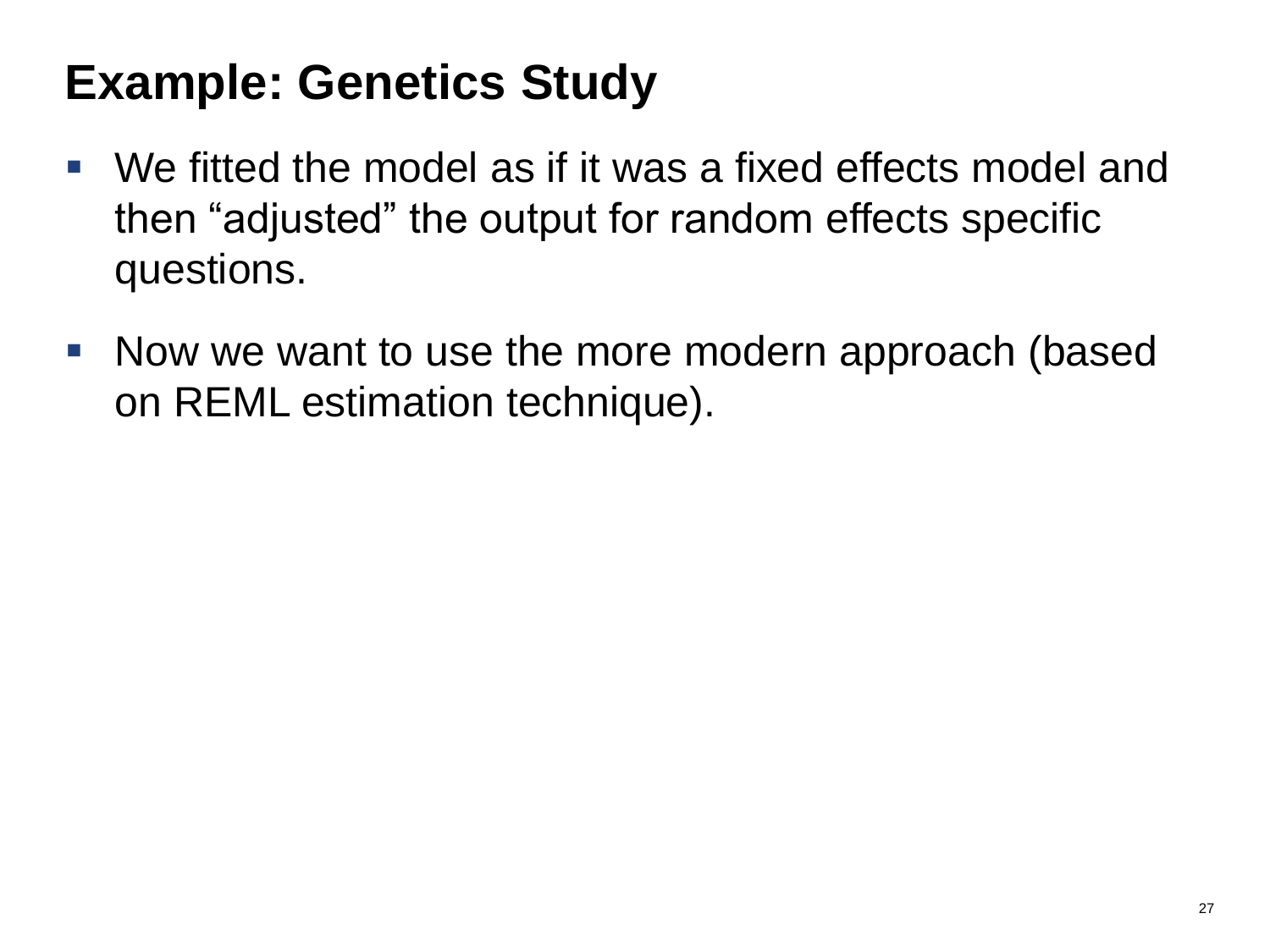#### **Example: Genetics Study**

In R using the function  $l$ mer in Package  $l$ me4.

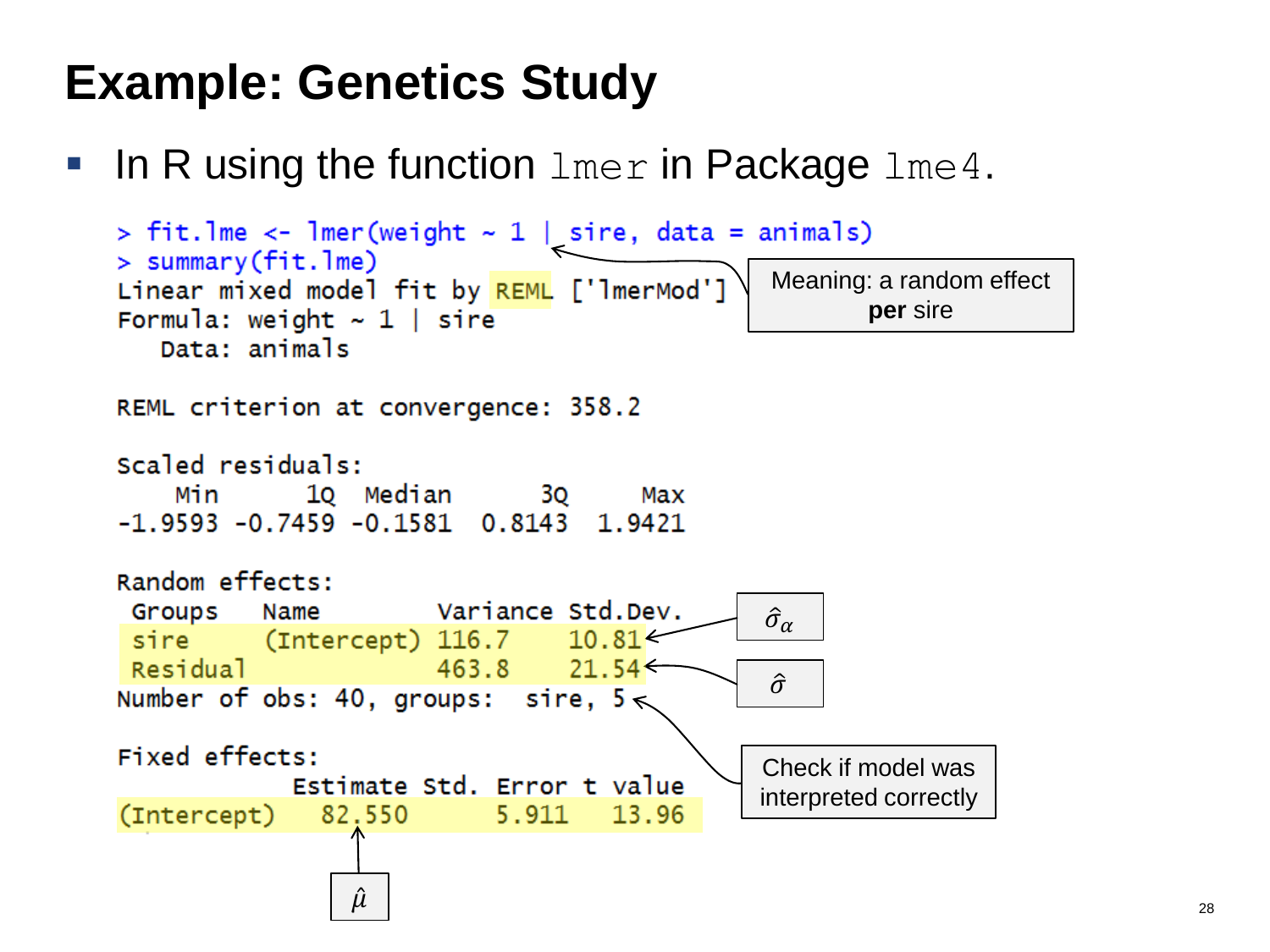## **Example: Evaluating Machine Performance** *(Kuehl, 2000, Ex. 7.1)*

- **Manufacturer was developing a new spectrophotometer** for medical labs.
- Development at pilot stage. Evaluate machine performance from assembly line production.



- Critical: **Consistency** of measurement from **day to day**  among **different machines**.
- **Design:** 
	- 4 (randomly selected) machines
	- 4 (randomly selected) days
- Per day: 8 serum samples (from the **same** stock reagent), randomly assign 2 samples to each of the 4 machines.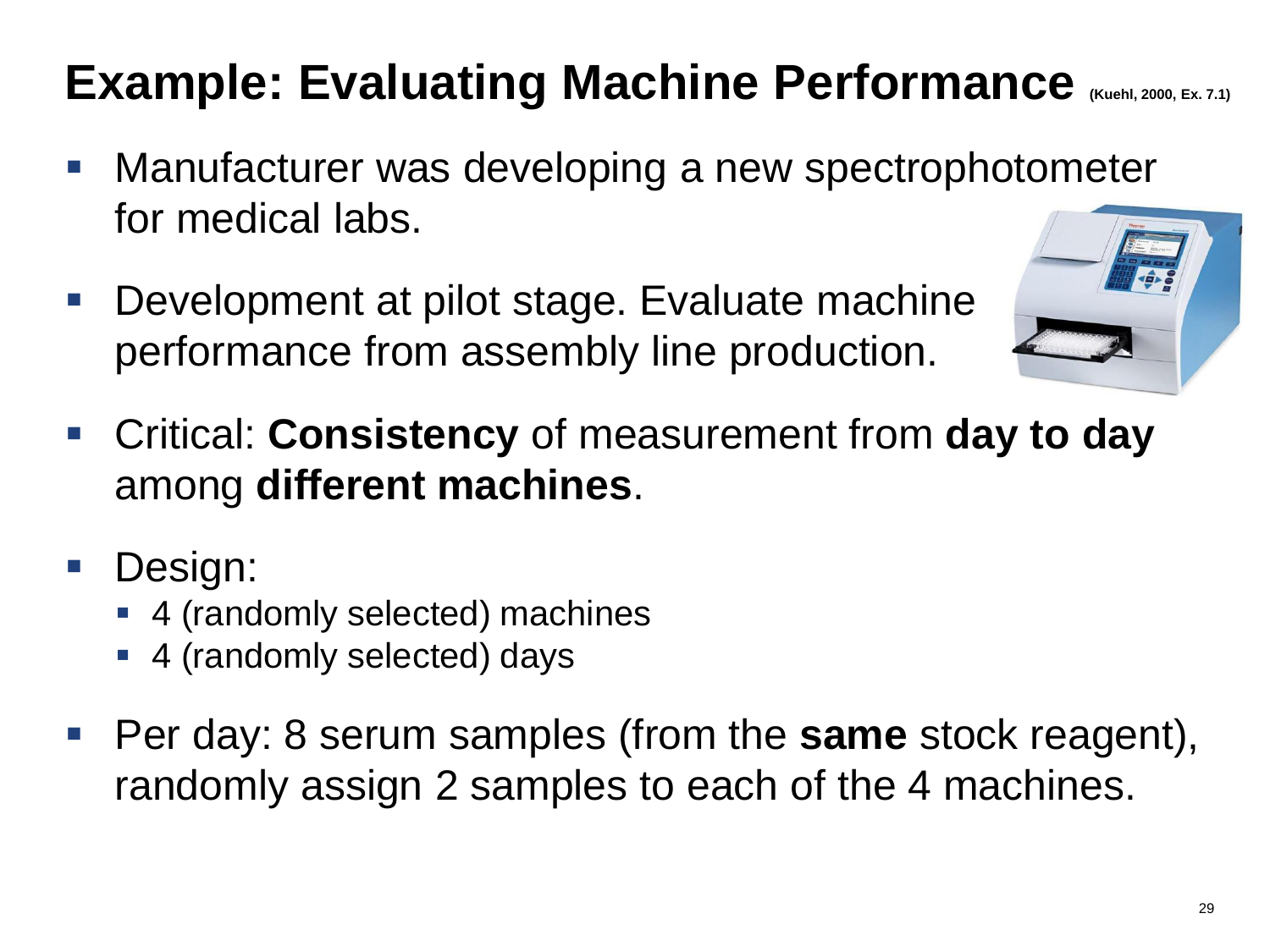- **Measure triglyceride levels (mg/dl) of the samples.**
- **Note: Always the same technician** prepared the serum samples and operated the machines **throughout the experiment**.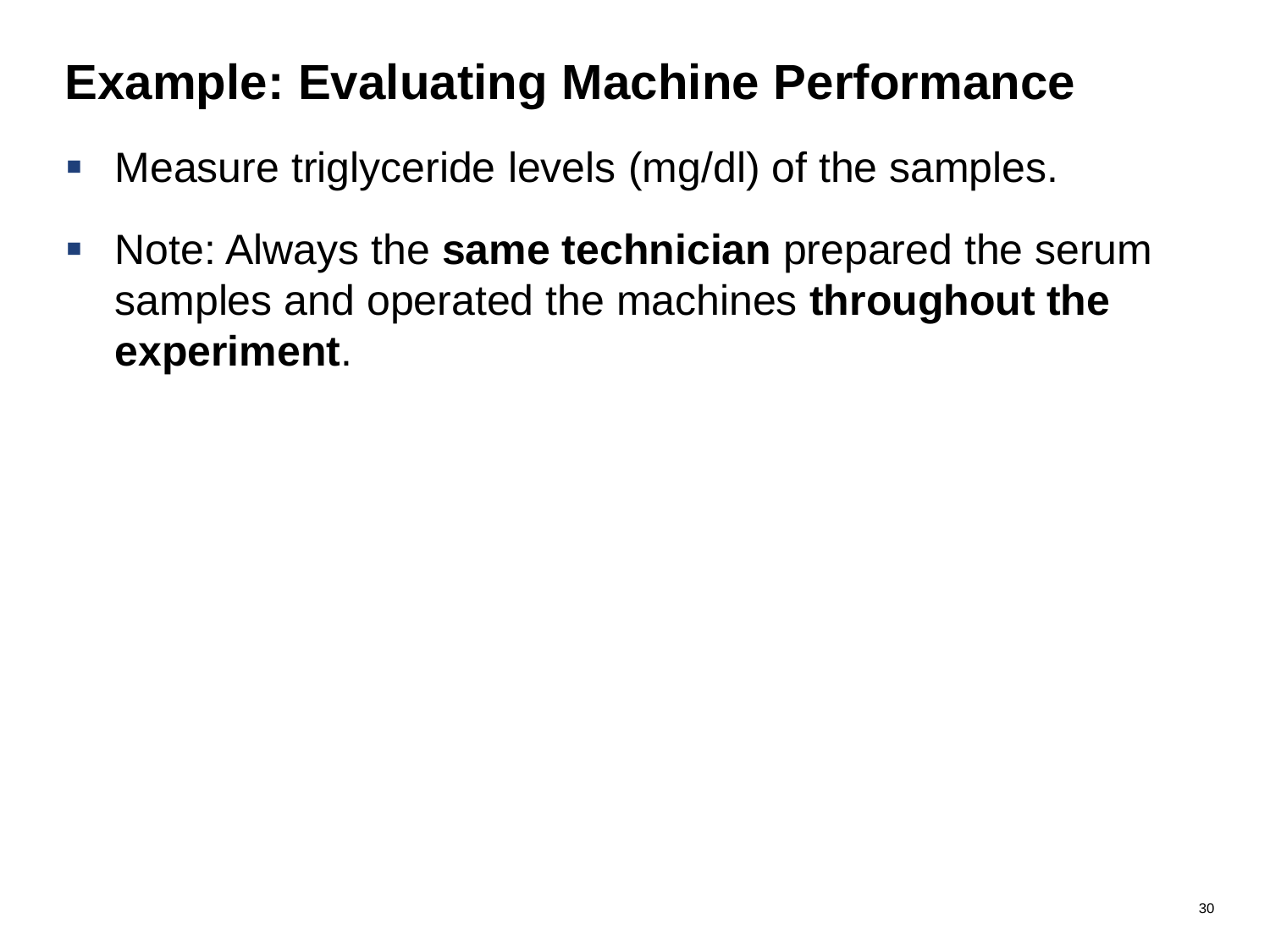■ Fit random effects model with interaction with usual assumpt.

$$
Y_{ijk} = \mu + \alpha_i + \beta_j + (\alpha \beta)_{ij} + \epsilon_{ijk}
$$
  
\n
$$
N(0, \sigma_{\alpha}^2)
$$
\n
$$
N(0, \sigma_{\beta}^2)
$$
\n
$$
N(0, \sigma_{\beta}^2)
$$
\n
$$
N(0, \sigma_{\alpha\beta}^2)
$$
\n
$$
N(0, \sigma_{\alpha\beta}^2)
$$
\n
$$
N(0, \sigma_{\alpha\beta}^2)
$$
\n
$$
N(0, \sigma_{\alpha\beta}^2)
$$
\n
$$
N(0, \sigma_{\alpha\beta}^2)
$$
\n
$$
N(0, \sigma_{\alpha\beta}^2)
$$
\n
$$
N(0, \sigma_{\alpha\beta}^2)
$$
\n
$$
N(0, \sigma_{\alpha\beta}^2)
$$
\n
$$
N(0, \sigma_{\alpha\beta}^2)
$$
\n
$$
N(0, \sigma_{\alpha\beta}^2)
$$
\n
$$
N(0, \sigma_{\alpha\beta}^2)
$$
\n
$$
N(0, \sigma_{\alpha\beta}^2)
$$
\n
$$
N(0, \sigma_{\alpha\beta}^2)
$$

```
Classical approach:<br>> fit <- aov(y < day * machine, data = trigly)
  > summary(fit)Df Sum Sq Mean Sq F value Pr(>F)
  day 3 1334.5 444.8 24.86 2.91e-06 ***<br>machine 3 1647.3 549.1 30.68 7.19e-07 ***
   day:machine 9 786.0 87.3 4.88 0.00294 **
  Residuals 16 286.3 17.9
```
- "Classical" approach to estimate variance components.
- Results:  $\hat{\sigma}^2 = 17.9$  $\hat{\sigma}_{\alpha\beta}^2 =$ 87.3 − 17.9 2  $= 34.7$   $\hat{\sigma}_{\beta}^{2} =$  $\hat{\sigma}_{\alpha}^2 =$ 444.8 − 87.3 8  $= 44.7$  $549.1 - 87.3$ 8  $= 57.7$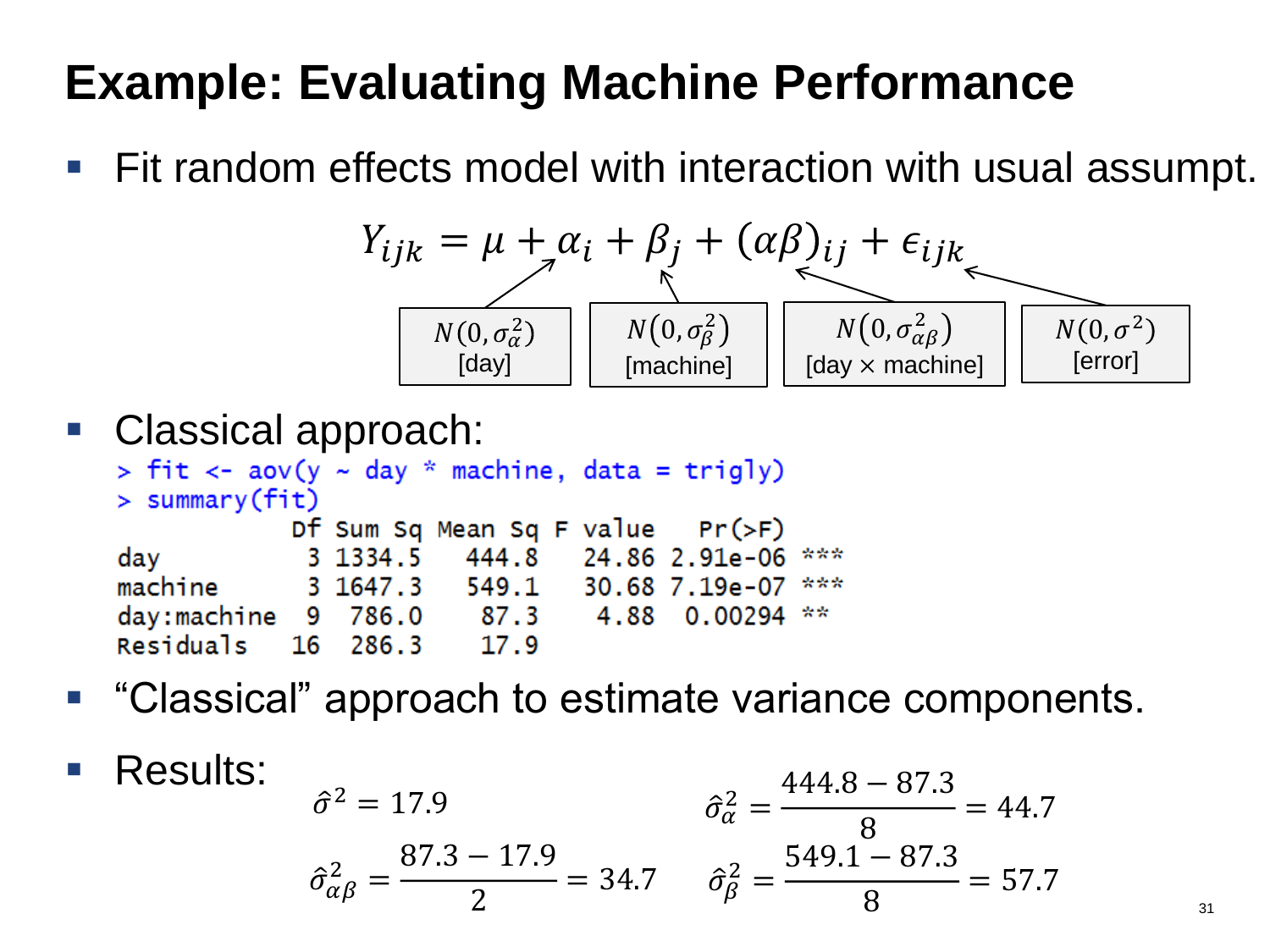Testing the variance components: "by hand"

• **Interaction**: 
$$
H_0
$$
:  $\sigma_{\alpha\beta}^2 = 0$ .

 $MS_{AB}$  $MS_E$ = 87.3  $\frac{67.5}{17.9}$  = 4.9,  $F_{9,16}$ -distribution

 $>$  pf(87.3 / 17.9, 9, 16, lower.tail = FALSE) [1] 0.002946051

$$
\blacktriangleright \mid \text{reject}
$$

**Main effect day**:  $H_0: \sigma_{\alpha}^2 = 0$ .

 $MS<sub>A</sub>$  $MS_{AB}$ = 444.8  $\frac{F44.6}{87.3}$  = 5.1,  $F_{3,9}$ -distribution

 $>$  pf(444.8 / 87.3, 3, 9, lower.tail = FALSE) [1] 0.02477665



**Main effect machine**:  $H_0: \sigma_\beta^2 = 0$ .

 $MS_B$  $MS_{AB}$ = 549.1  $\frac{649.1}{87.3}$  = 6.3,  $F_{3,9}$ -distribution

 $>$  pf(549.1 / 87.3, 3, 9, lower.tail = FALSE) reject[1] 0.01370686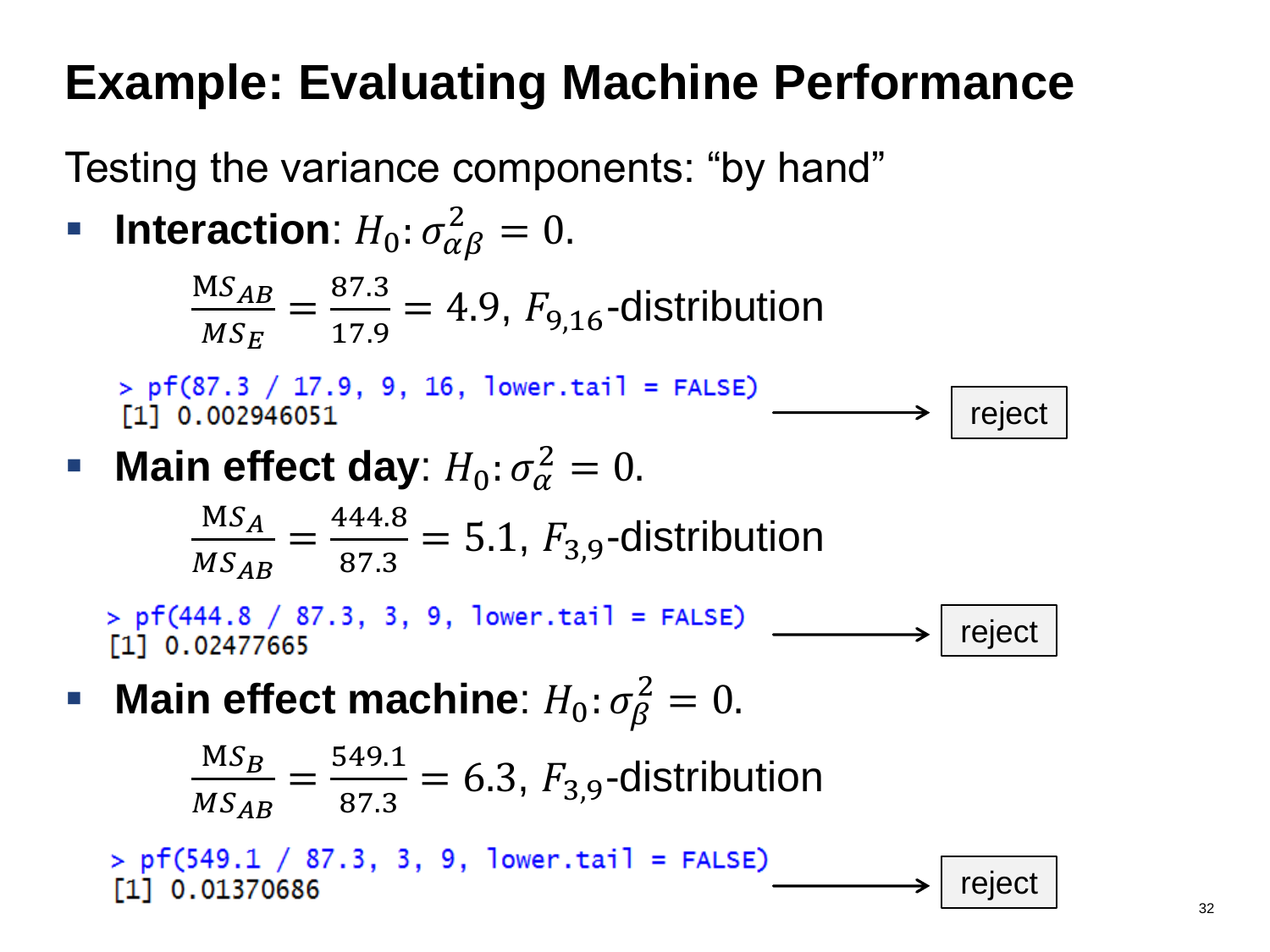